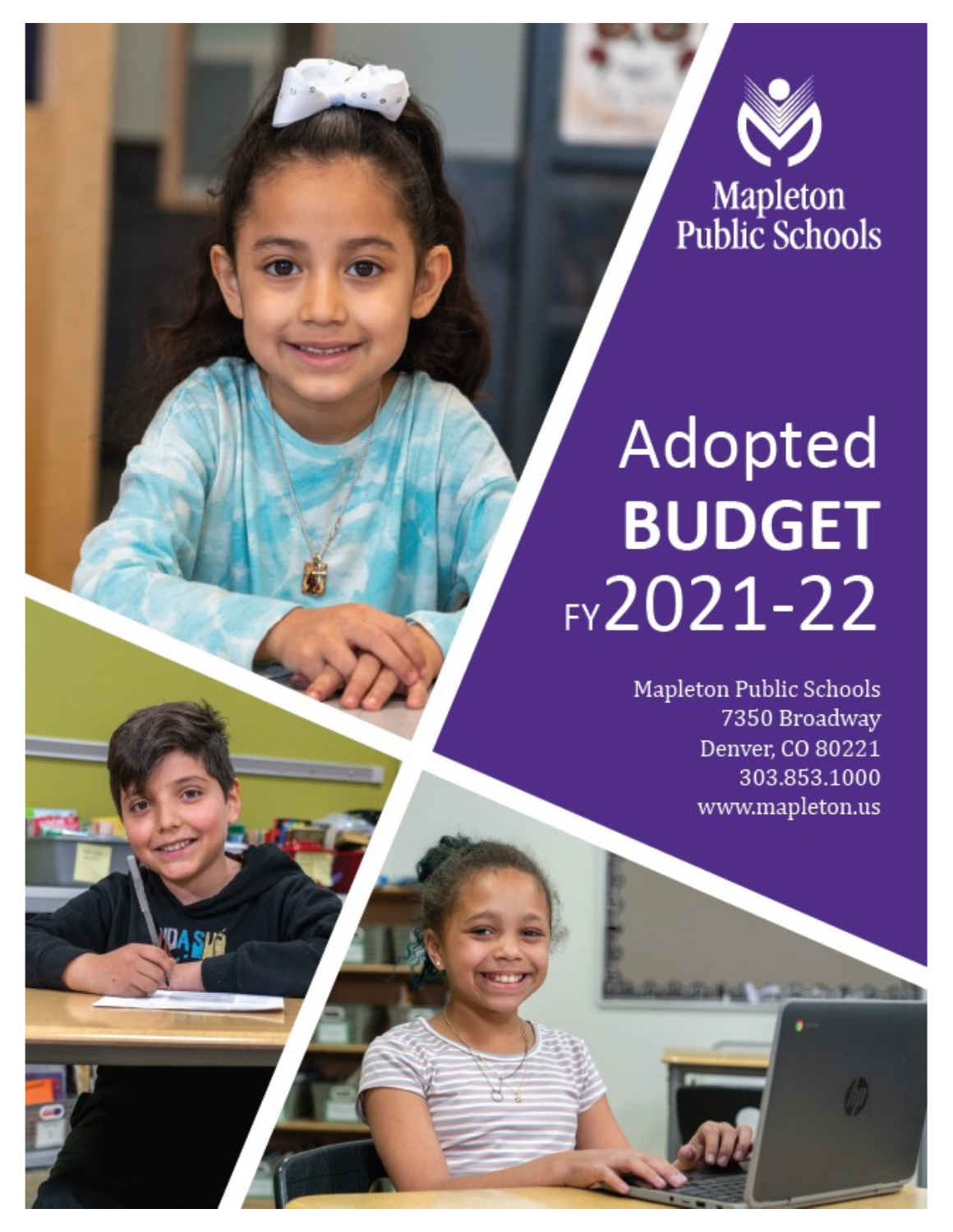

# **Proposed Budget Fiscal Year 2021-22**

Submitted by: **David Janak**

Chief Financial Officer Mapleton Public Schools

Prepared by: *Business Services Department*

**Veronica Harris**

Assistant Director, Business Services

**Amalia Castaneda**

Budget Analyst/Accountant

**Emily Walton**

Budget Analyst/Accountant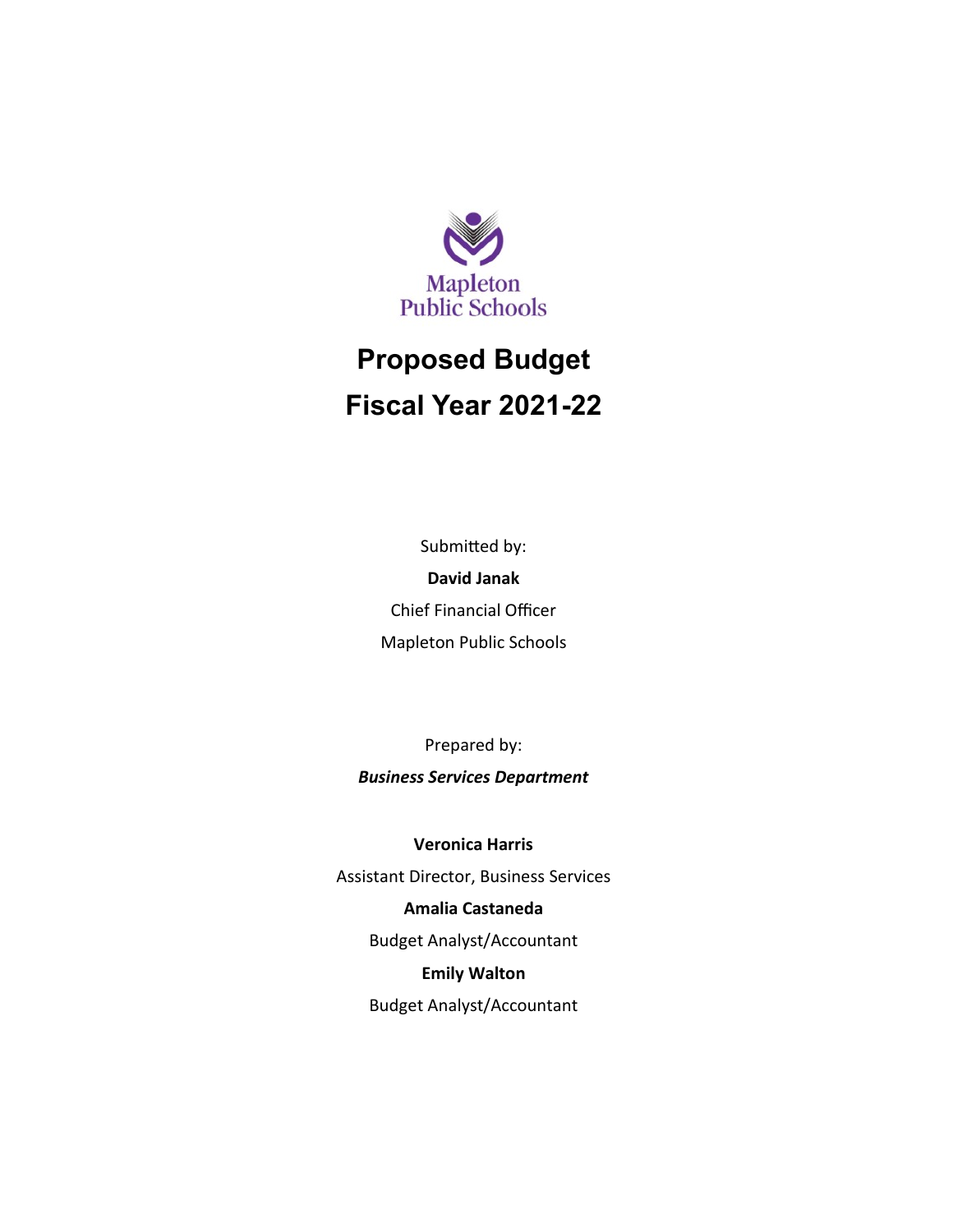### **Mapleton Public Schools 2021-2022 Budget Executive Summary**

This executive summary is intended to provide a quick reference to the many numbers that are contained in the district budget. The summary is divided into several sections. First, is a series of definitions that are necessary to understand the budget document. Second, is a brief analysis of the economic environment in which the budget is presented. Third, is a brief discussion of each fund within the budget. Finally, the numbers are presented by fund.

The Administration presents this information both to comply with its legal requirement and to share with our stakeholders the financial workings of the district. We look forward to any questions that this document inspires.

#### **Definitions**

School district budgets can be very overwhelming documents. There are a variety of terms that are used that need to be understood for stakeholders to effectively navigate this document.

**Fiscal Year:** The fiscal year is the time period in which the identified revenue is collected and expenses incurred. The fiscal year in this document begins on July 1, 2021 and ends on June 30, 2022.

**Fund:** Accounting structure used to collect revenue and report expenditures subject to the restrictions established by State or Federal law.

**General Fund**: The primary operational fund for Mapleton Schools. Revenue sources include local property taxes and state aid. Expenses include salaries, benefits, supplies, technology, maintenance, custodial services, transportation.

**Risk Management Fund:** The operational fund used to report payments for property and liability insurance premium, and self-fund claims that fall below the district deductible. General fund transfers support the expenses in this fund.

**Colorado Pre-school Program Fund:** The operational fund for the Mapleton pre-school program. Revenue sources include tuition and state aid. Expenses include salaries, benefits, supplies for the preschool program.

**Student Nutrition Fund:** The operational fund used to report the district's student nutrition program. Revenue collected in this fund is from parents and students paying for lunches and USDA reimbursements. Expenses include food, supplies, salaries, and benefits of student nutrition staff.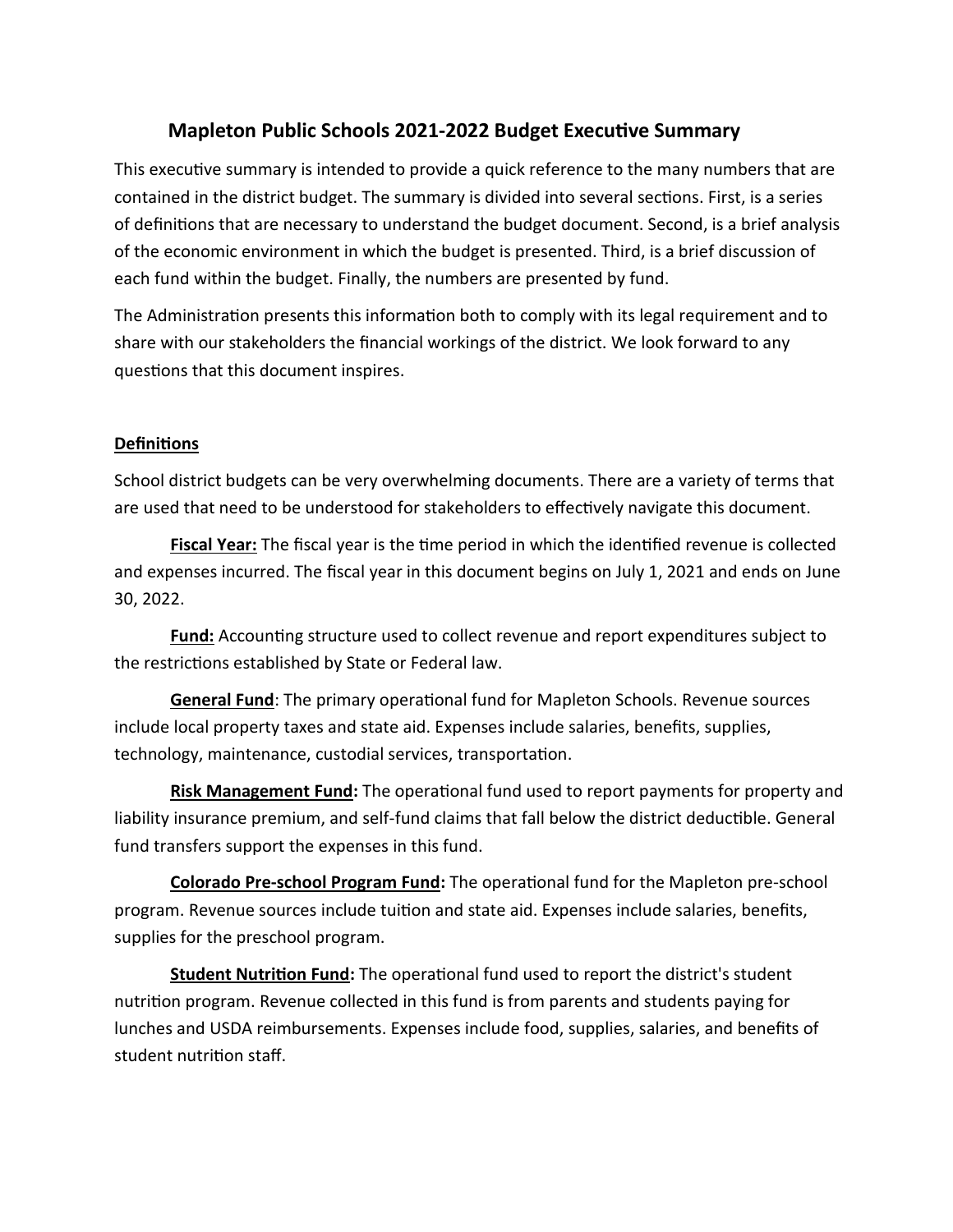**Grant Fund:** The operational fund used to report all Federal, State, and private grant funds. The revenue supporting this fund comes from Federal, State, and private grants such as Title I, Gifted and Talented, Walton Family Foundation. The expenses reported in this fund are dictated by the specific terms of the various grants recorded in the fund.

**Student Activities Fund:** The operational fund used to report the various co-curricular and extra-curricular clubs and programs offered in the district. Revenue collected includes student fees and fundraisers. Expenses are directly associated with the events the various organizations participate in.

**Bond Redemption Fund:** The operational fund is used to report the accumulation of the tax collected to repay bonds issued by the district. The expense in this fund is the principal and interest payments on those bonds.

**Capital Projects Fund:** The operational fund is used to report major construction or renovation projects funded by bond proceeds.

**Capital Reserve Fund:** The operational fund used to report payments on the Certificates of Participation (COP) for the Skyview and Broadway campuses. This fund is also used to fund major capital purchases such as vehicle replacement, building maintenance projects not funded through bond proceeds like HVAC upgrades, parking lot renovations, and furniture replacement. General fund transfers support the expenses in this fund.

#### **Economy**

The 2021-2022 Mapleton Public Schools budget has been developed under a more positive economic environment than the prior year. The state, country, and world are still grappling with the COVID-19 pandemic, which is the primary source of uncertainty in all the state and federal models moving forward.

Colorado appears to have outpaced all prior forecasts for revenue collections. This created a positive fiscal climate for both the governor and the general assembly. Legislation restoring all cuts from the 20-21 session to k-12 education and significant reductions to the budget stabilization factor promise improved k-12 funding for the coming year.

Residential housing values are soaring in the metro Denver market. This should increase the valuation in the Mapleton School District. This increase in valuation will also increase the local tax effort that supports Mapleton Schools. The state equalization formula levels the overall effect of this valuation increase making the district less dependent on state equalization payments and, therefore, less affected by changes to the state share payment. Currently, the district receives over 60% of its funds from the state share payment.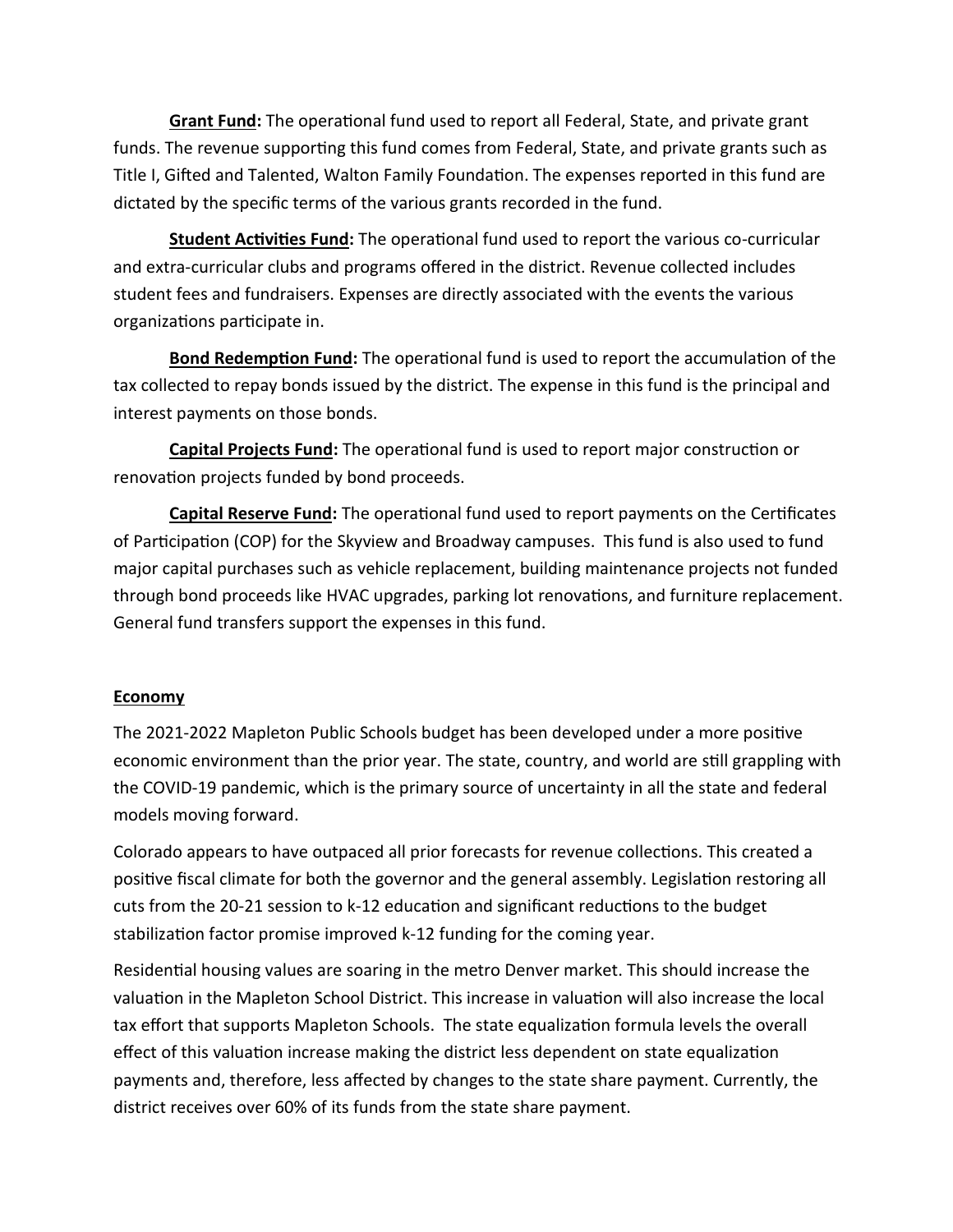Interest rates continue to be historically low. This has assisted in the increase in residential valuations and continues to allow entities to borrow at these low rates. Mapleton Public Schools continues to engage the community to discuss the completion of the facility renovation projects. This "Final Four" discussion is taking place at a time when bond issuance costs are very low. This also is a positive for the district.

The Federal environment has significantly changed in the last 12 months. The Federal Government has directed over 3 Trillion dollars in stimulus funds to fight the pandemic and related economic problems. Mapleton has received over 12 million dollars through the (ESSER) Elementary and Secondary School Emergency Relief Funds. Mapleton received an additional 9 million dollars in (CRF) COVID Relief Funds. These funds have been and continue to support in-person attendance, improved cleaning, academic planning, improved ventilation and air filtration, one-to-one technology, on-line curriculum, and the establishment of the Mapleton On-line program.

Included in the American Relief Act is additional funding for the Individuals with Disabilities Education Act as well as Homeless children relief. The Administration's budget outline increased funding to the (ESEA) Elementary and Secondary Education Act, this could provide increased funding to all district's Title programs.

Several additional bills have been proposed to Congress. These include the 2 Trillion dollar (AJA) American Jobs Act, and the estimated 2 Trillion dollar (AFA) American Family Act. The AJA is an infrastructure program that includes funds to rebuild k-12 schools. The AFA is a bill to support families that also includes funding for pre-k education programming. As a result, the district could see additional funds in the 2021-2022 fiscal year from these federal programs, the state and county.

#### **Enrollment**

Funding in Colorado is based on student enrollment and a per-pupil allocation determined by the state. Mapleton's total enrollment is divided between the students attending school within the Mapleton District, and those that attend in the multi-district contract school, Connections Academy. The graph below shows this: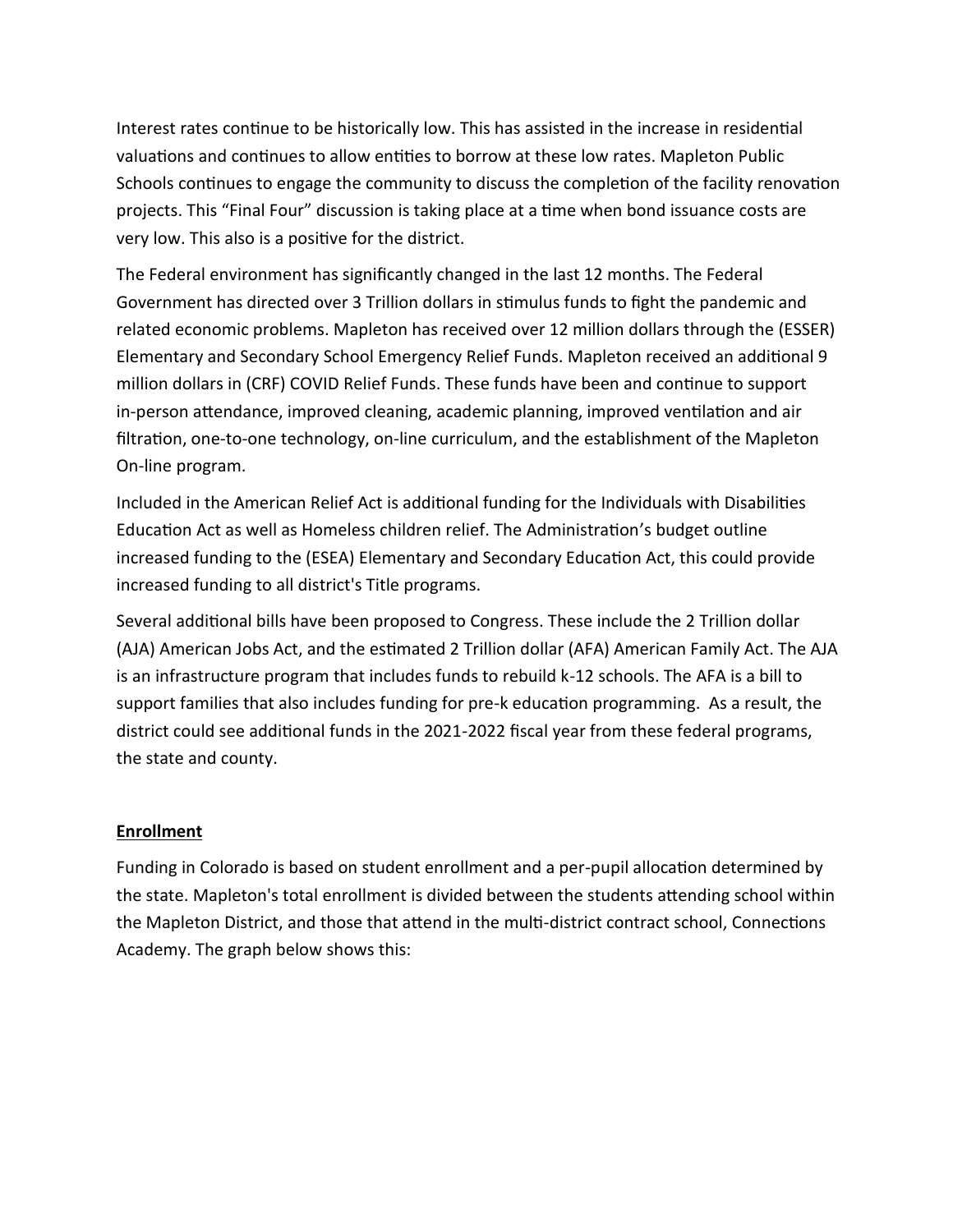

The graph shows a stable increase in funded enrollment. The pandemic caused an increase in the percentage made up by Connections versus the in-school count, but overall funded enrollment remained stable. The estimate for next year is a total enrollment is a continuation of the overall trend. The estimate is taken from the Governor's Budget Request worksheet. This indicates an in-school funded enrollment of 6545 and a Connections enrollment of 2510 for a total of 9055, an increase of 75 funded students.

#### **Per Pupil Factor**

The per-pupil funding factor is the multiplier to enrollment that creates the total program amount. The graph below shows the trend: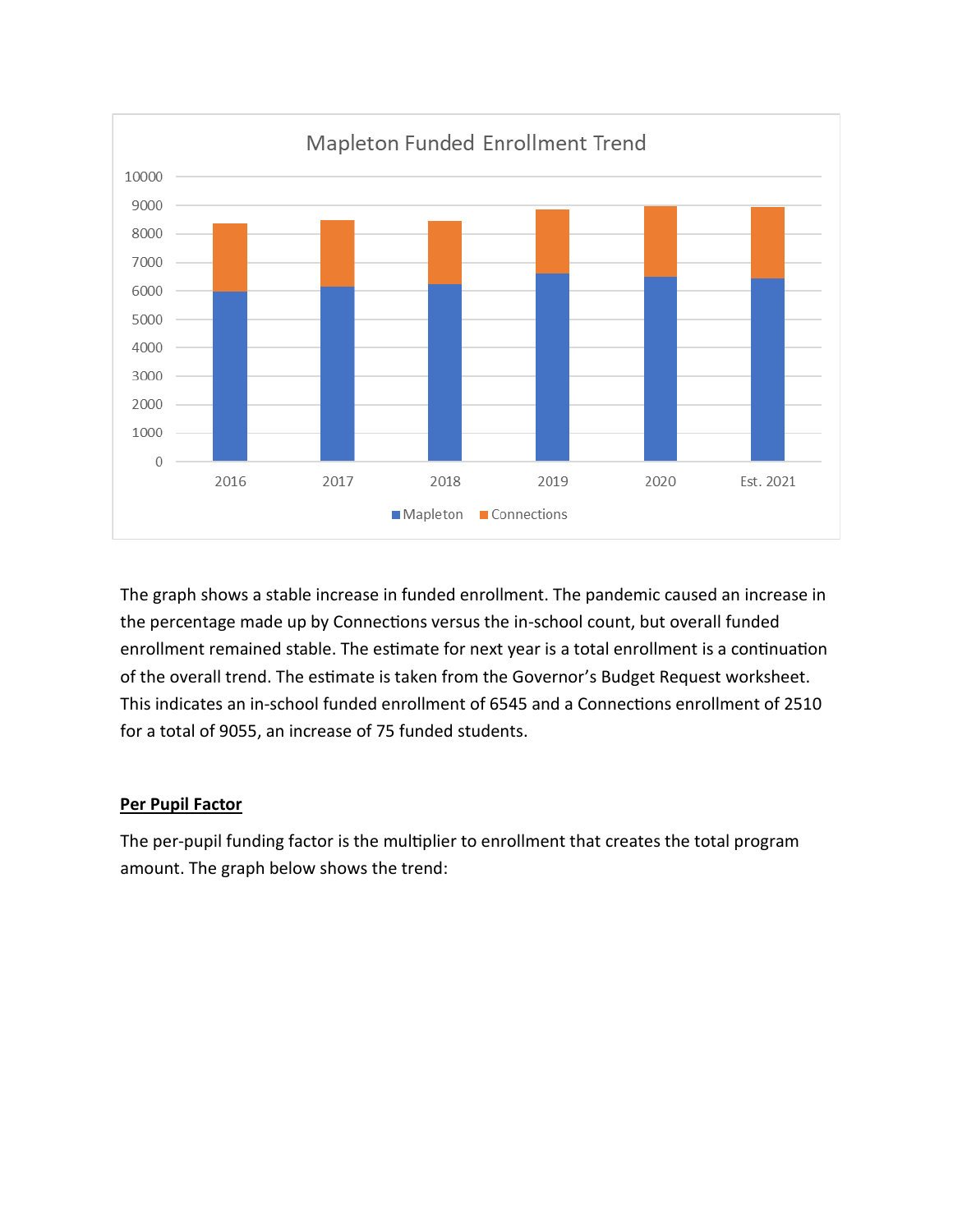

2020- 2021 changed the trend line for Colorado and Mapleton in the per-pupil funding amounts. The initial economic forecasts the General Assembly received indicated substantial disruption to all the state's revenue streams. The result was a major cut to k-12 education funding through the per-pupil factor. The 2021-2022 forecasts are much improved statewide. The estimates for the coming year show a return to improved funding for k-12 education.

#### **Budget Stabilization Factor**

The budget stabilization factor is a holdover from the 2008 recession. The factor is the method the General Assembly has used to balance the state budget and finalize the total program funding for k-12 school districts. The graph below shows the trend: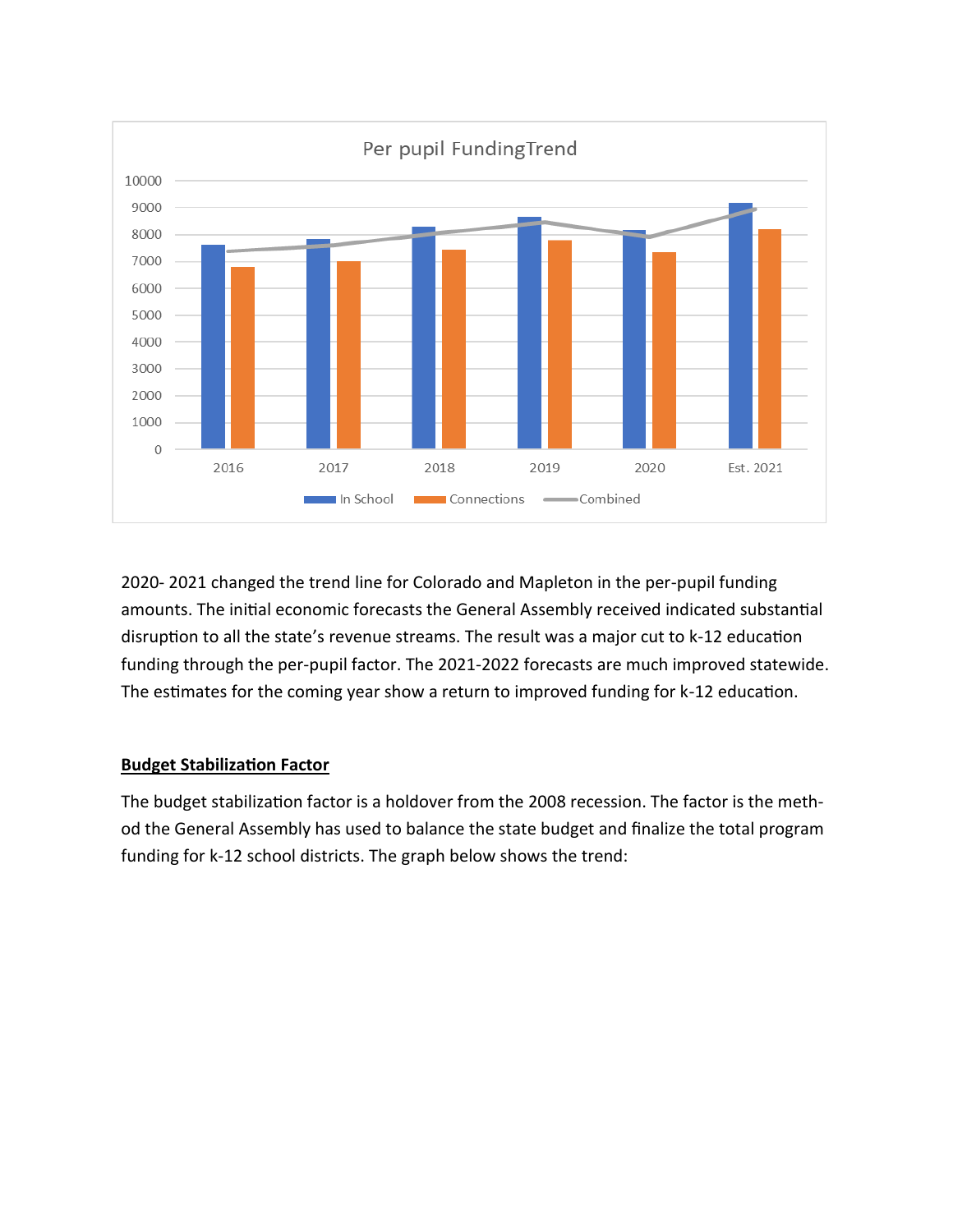

The pandemic caused a significant change to the trend line. The spike looks temporary as the General Assembly proposes to return the factor to pre-pandemic levels. A continuation of the trend to eliminate the difference between the fully funded and after factor bars.

#### **Total Program Funding**

The total program makes up the bulk of the revenue received to educate students in Colorado. This is made up of local property taxes, 50% of the specific ownership taxes, and a state equalization payment. The graph shows the trend: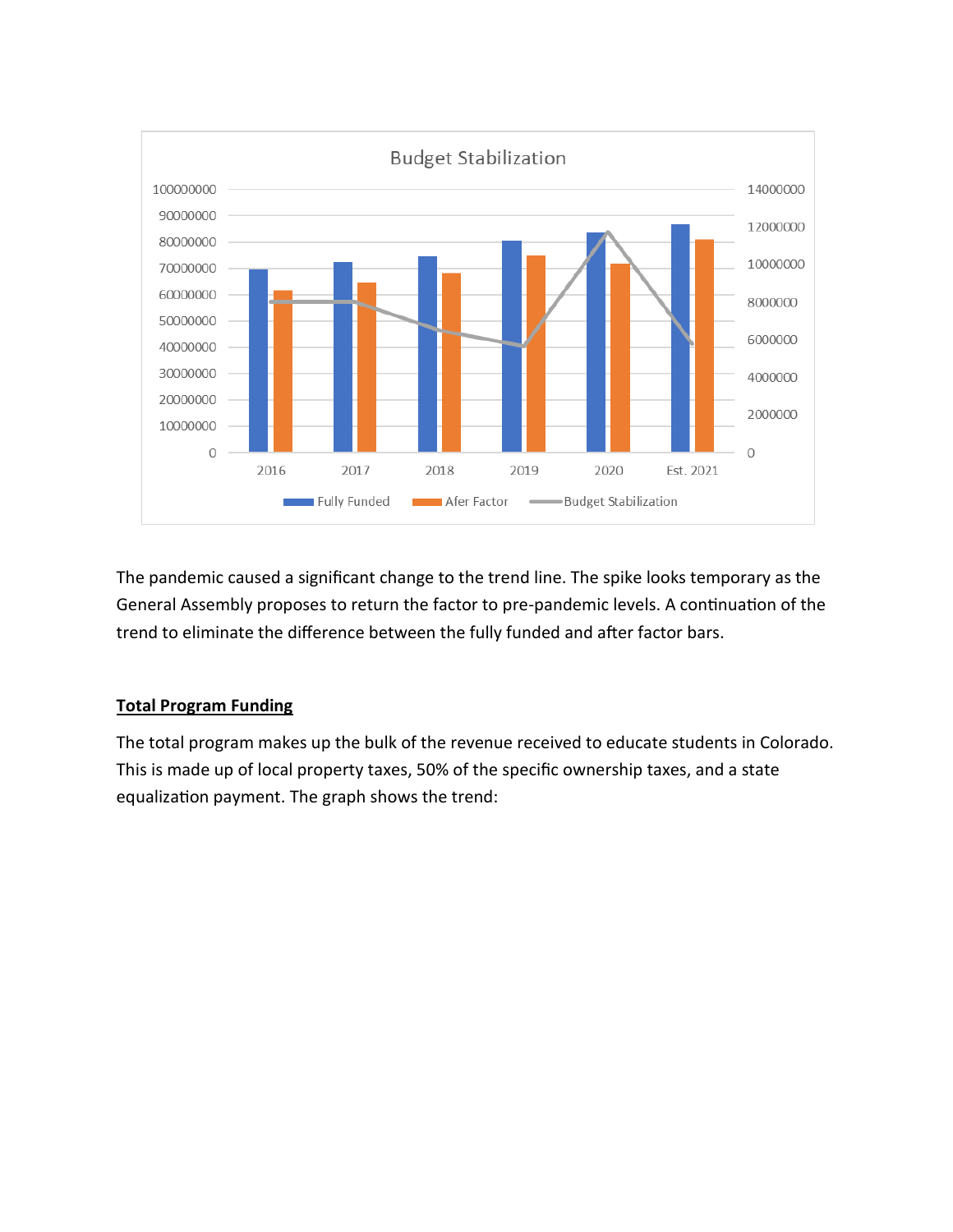

There has been substantial information provided over the last year to describe the dilemma the General Assembly faces due to the increasing percentage the state pays to support k-12 education. The gap between the local and state shares is not sustainable without significant increases in state taxes. The trend shows a gradual stabilization in the local share but is yet to indicate the same in the state portion.

Mapleton is somewhat unique in that the district is not part of an incorporated municipality. The local share has a very minimal amount of commercial property that is taxed, and the specific ownership tax is a finite portion impacted by the lack of commercial, and retail space in the district as well as costs associated with new automobiles and recreational vehicles. Mapleton is more reliant than other districts on the state share payment due to this unique demographic.

#### **TABOR Reserve**

Article X section 20(5) of the Colorado Constitution requires the district to set aside 3% of its fiscal year spending excluding bonded debt service as the TABOR reserve. The district can satisfy this 3% reserve by using cash, letter of credit, or pledge of real property. The district has investigated this issue over the year and determined that pledging real property to satisfy the requirement provides needed flexibility in using the district cash reserves.

The district will be sending notification to both the Colorado Department of Education and the Colorado Office of the State Treasurer upon approval of the 21-22 budget. The property identified as the TABOR pledge is a lot located at 10310 York Street, Thornton, CO. The opined value is estimated at a range of 3,000,000 – 4,000,000 Dollars.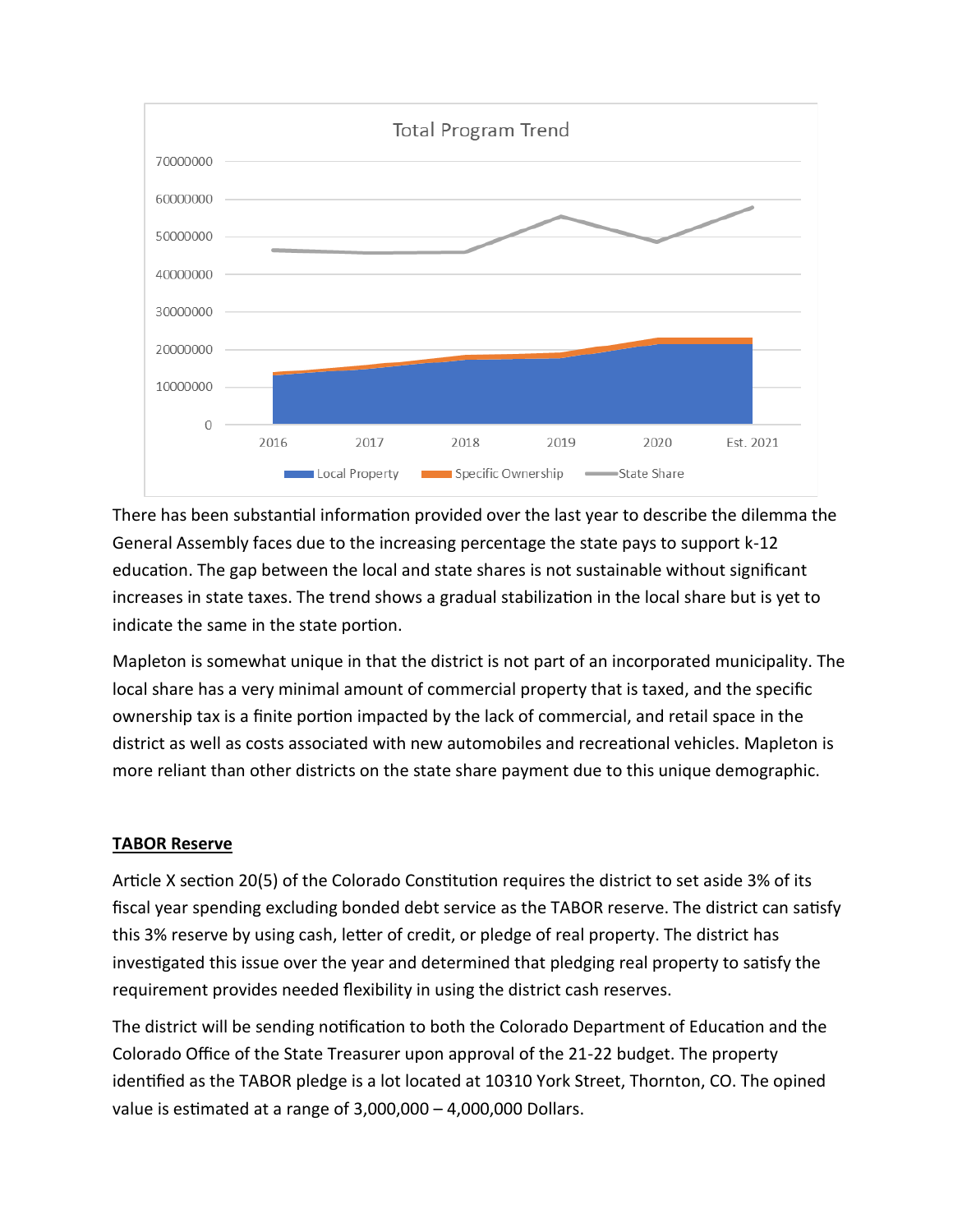#### **2021-2022 Board Priorities**

Annually, the Board of Education reviews and updates the priorities for the district that were set in the prior fiscal year, and those to be used to develop the budget in the coming fiscal year. The priorities established by the Board of Education are:

- 1. Assure competitive salaries for all employee groups
- 2. Focus of leadership development to significantly improve student achievement
- 3. Ensure safe and secure campuses
- 4. Open the Mapleton Arts Center, expand Explore  $8<sup>th</sup>$  grade, and reopen Monterey Community School
- 5. Continue construction of the Valley View Pk-8 school
- 6. Expand preschool and pre- k programming
- 7. Complete the 2016 construction bond program
- 8. Continue the Mapleton Online program

These priorities are reflected in the various funds of the overall district budget.

#### **Conclusion**

The priorities described are the focus of this year's budget and are reflected in the increased appropriations in the general fund to meet the above commitments. The building fund reflects the continuation of the construction program in its final phase. The grant funds increased appropriation also reflects the board priorities as many of the one-time costs associated with leadership development as well as safety and security are reflected there.

The district is fortunate that many of the revenue streams funding district expenses have been restored to pre-pandemic levels. The district is also fortunate that federal sources of assistance have been available to both the 20-21 fiscal year to assist in opening in-person learning and in 21-22 to continue this commitment to serve our community.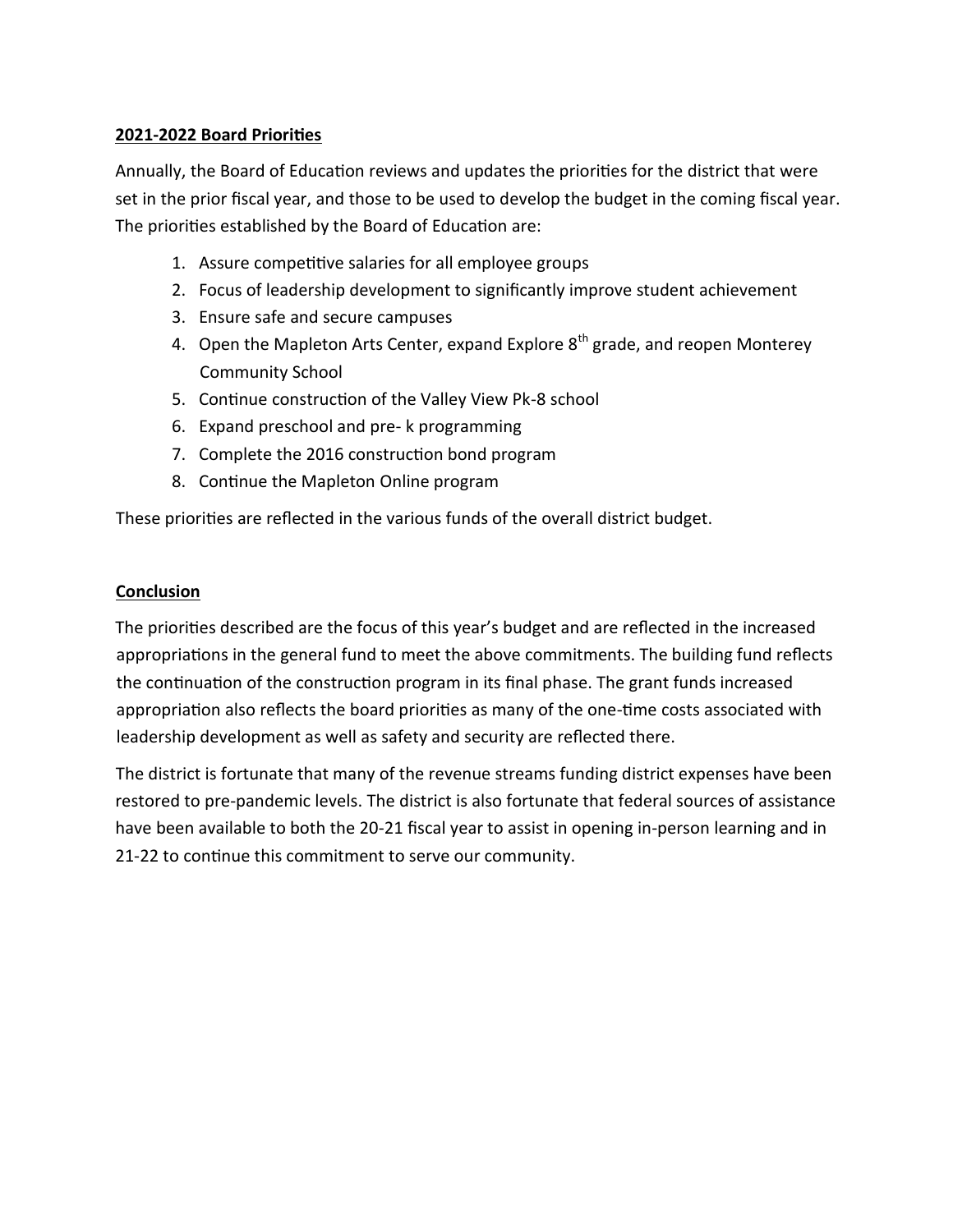

#### **Summary of Net Revenues\* and Expenditures - All FundsFiscal Years 2017-2018 to 2021-22Mapleton Public Schools**

| iviapicion<br>Public Schools                  | FY 2017-18<br><b>Audited</b> | FY 2018-19<br><b>Audited</b> | FY 2019-20<br><b>Audited</b> | FY 2020-21<br><b>Projected Actual</b> | FY 2021-22<br>Adopted |
|-----------------------------------------------|------------------------------|------------------------------|------------------------------|---------------------------------------|-----------------------|
| <b>REVENUE SUMMARY OF ALL FUNDS</b>           |                              |                              |                              |                                       |                       |
| 10 General Fund                               | 74,819,255                   | 80,735,098                   | 87,000,541                   | 79,816,587                            | 89,770,068            |
| 18 Insurance Reserve                          | 810,928                      | 996,166                      | 1,528,413                    | 1,324,665                             | 1,320,342             |
| 19 Colorado Preschool Fund                    | 1,597,586                    | 1,843,181                    | 3,032,203                    | 3,645,057                             | 4,947,010             |
| 21 Nutrition Services Fund                    | 2,764,733                    | 2,783,930                    | 2,674,282                    | 2,655,922                             | 2,688,675             |
| 22 Governmental Designated Purpose Grant Fund | 4,479,313                    | 5,599,443                    | 8,021,354                    | 20, 180, 567                          | 17,209,628            |
| 23 Student Activity Fund                      |                              |                              | 241,414                      | 27,000                                |                       |
| 31 Bond Redemption Fund                       | 12,963,154                   | 13,695,931                   | 17,078,077                   | 12,780,302                            | 12,207,479            |
| 41 Building Fund                              | 6,008,072                    | 13,131,410                   | 45, 193, 609                 | 8,837,663                             | 11,651,416            |
| 43 Capital Reserve Fund                       | 2,291,418                    | 1,206,188                    | 282,179                      | 929,976                               | 681,101               |
| <b>Total Revenues</b>                         | 105,734,459                  | 119,991,346<br>S             | 165,052,072                  | 130, 197, 740<br>S                    | 140,475,719<br>S      |
| <b>EXPENDITURE SUMMARY OF ALL FUNDS</b>       |                              |                              |                              |                                       |                       |
| 10 General Fund                               | 73,610,773                   | 82,383,361                   | 85,218,065                   | 85,522,963                            | 89,770,068            |
| 18 Insurance Reserve                          | 737,956                      | 888,882                      | 1,082,995                    | 1,283,320                             | 1,320,342             |
| 19 Colorado Preschool Fund                    | 1,445,077                    | 1,774,890                    | 3,226,646                    | 3,644,655                             | 4,947,010             |
| 21 Nutrition Services Fund                    | 2,822,599                    | 2,969,502                    | 2,975,483                    | 2,390,013                             | 3,292,607             |
| 22 Governmental Designated Purpose Grant Fund | 4,479,313                    | 5,599,443                    | 8,021,354                    | 20, 180, 567                          | 17,209,628            |
| 23 Student Activity Fund                      |                              |                              | 227,691                      | 33,000                                | 287,017               |
| 31 Bond Redemption Fund                       | 14,396,166                   | 13,021,359                   | 18.369.279                   | 12,032,342                            | 12,207,479            |
| 41 Building Fund                              | 53,715,564                   | 49,896,003                   | 39, 249, 183                 | 36,876,126                            | 20,539,876            |
| 43 Capital Reserve Fund                       | 3,132,346                    | 1,424,910                    | 783,179                      | 880,494                               | 898,804               |
| <b>Total Expenditures</b>                     | 154,339,794                  | 157,958,350<br>S             | 159, 153, 875                | 162,843,480<br>\$                     | 150,472,831<br>\$     |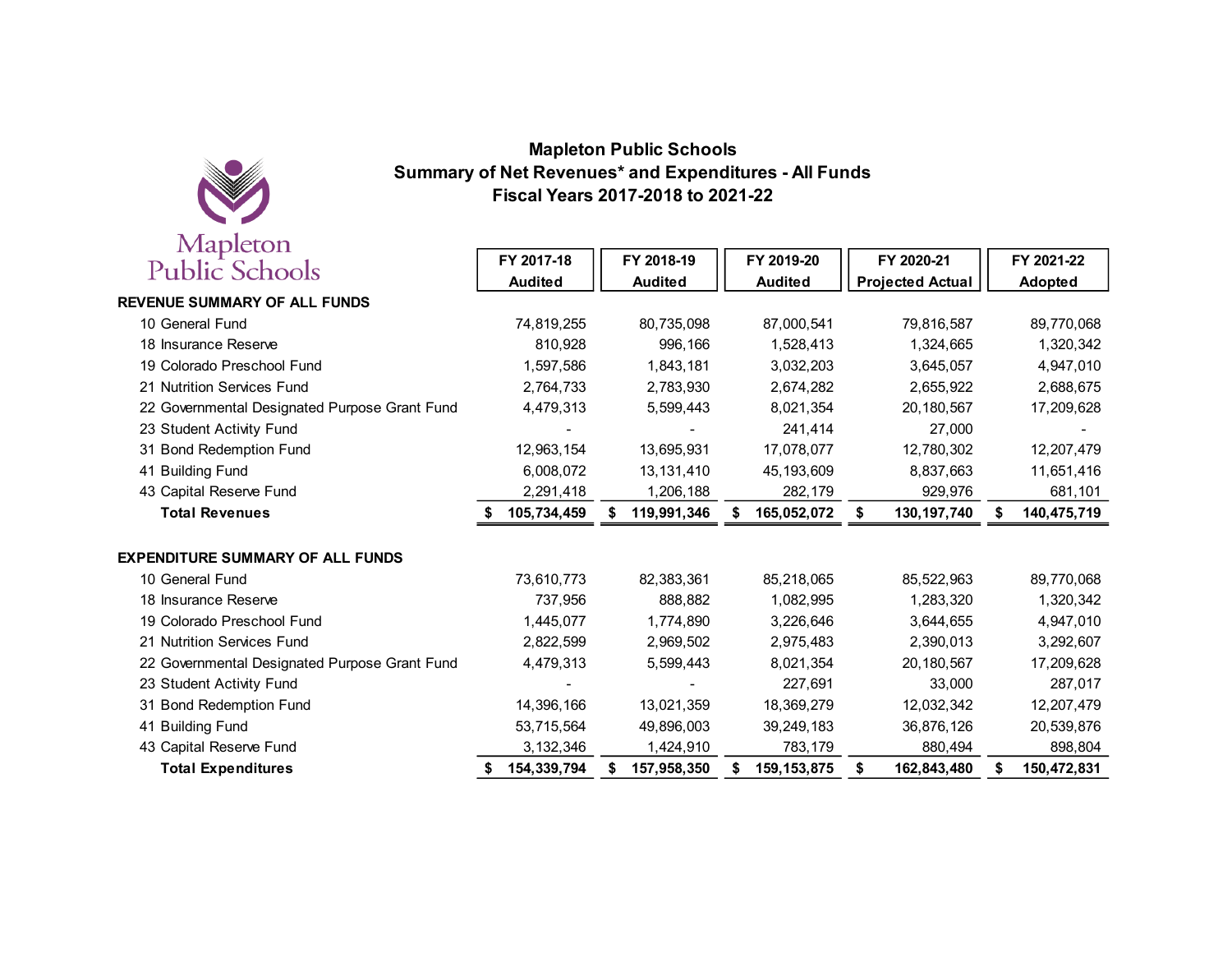

#### ALL FUNDS - EXPENDITURE SUMMARY PER FUNDED STUDENT FTE **FISCAL YEAR 2021-22**

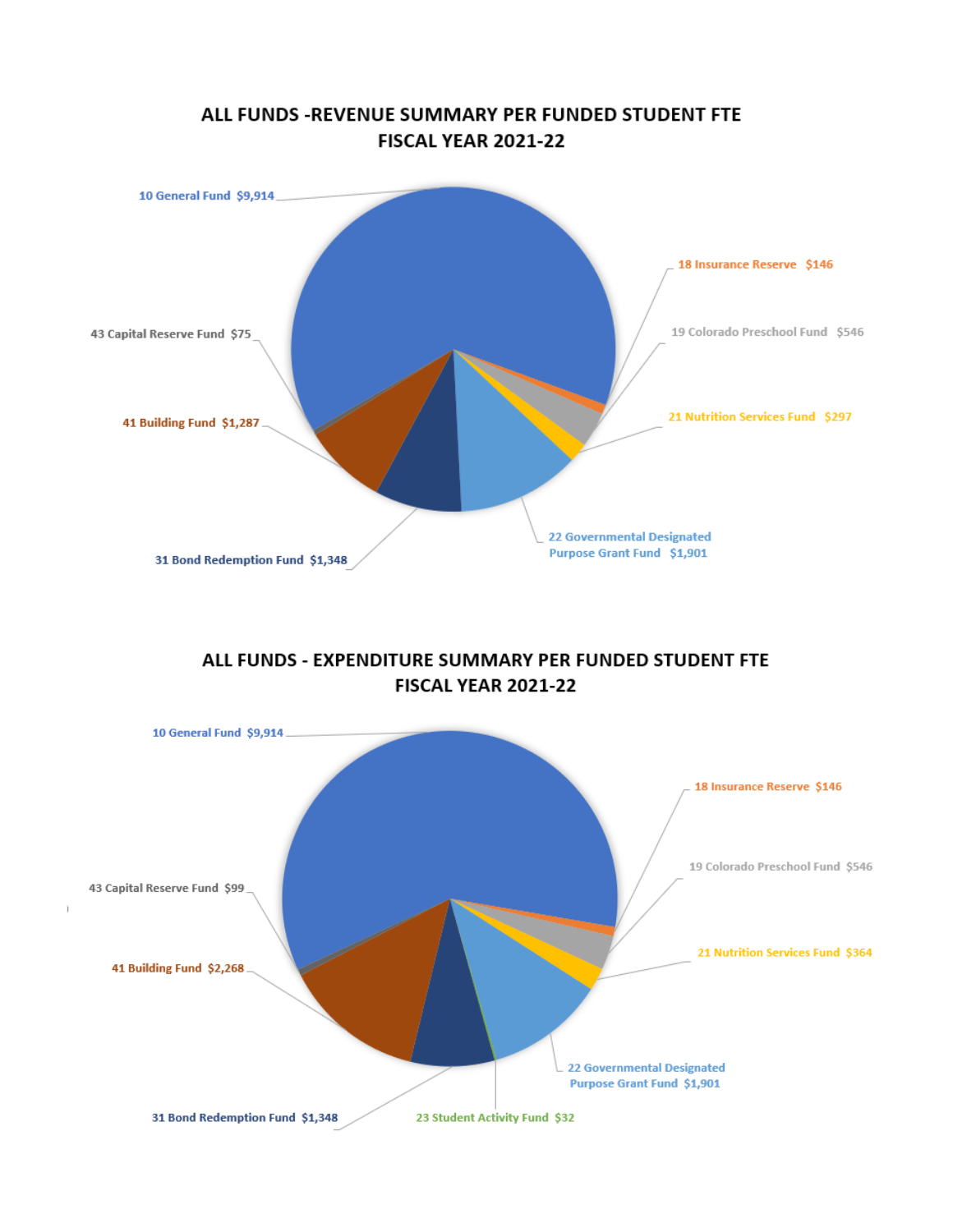

# **Mapleton Public Schools Fund 10 - General Fund Revenue and Expenditure DetailFiscal Years 2017-18 to 2021-22**

| PUDIIC SCHOOIS                               | FY 2017-18     | FY 2018-19     | FY 2019-20     | FY 2020-21              | FY 2021-22   |
|----------------------------------------------|----------------|----------------|----------------|-------------------------|--------------|
|                                              | <b>Audited</b> | <b>Audited</b> | <b>Audited</b> | <b>Projected Actual</b> | Adopted      |
| <b>SOURCES OF REVENUES</b>                   |                |                |                |                         |              |
| 1000 Local Sources                           | 29,462,669     | 30,955,958     | 33,403,137     | 31,914,822              | 34, 269, 157 |
| 2000 State Sources                           | 4,340          | 53,635,805     |                |                         | 5,000        |
| 3000 Federal Sources                         | 49,541,475     |                | 57,225,667     | 53,120,671              | 61,679,724   |
| 4000 Other Sources                           |                |                |                |                         |              |
| <b>Revenues Before Transfer Allocations</b>  | 79,008,484     | 84,591,763     | 90,628,804     | 85,035,493              | 95,953,881   |
| <b>Revenue Transfer Allocations</b>          | 4,189,232      | 3,856,665      | 3,628,263      | 5,218,906               | 6,183,813    |
| <b>Revenue After Transfer Allocations</b>    | 74,819,252     | 80,735,098     | 87,000,541     | 79,816,587              | 89,770,068   |
| <b>Expenditures</b>                          | 73,610,773     | 82,383,361     | 85,218,065     | 85,522,963              | 89,770,068   |
| <b>Total Excess Revenues Over (Under)</b>    | 1,208,479      | (1,648,263)    | 1,782,476      | (5,706,376)             |              |
| <b>Ending Fund Balance (Before Reserves)</b> | 9,544,052      | 7,895,789      | 9,678,265      | 3,971,889               | 3,971,889    |

|                                         | FY 2021-22 |                        |
|-----------------------------------------|------------|------------------------|
| <b>Reserves and Fund Balances</b>       |            |                        |
| <b>Beginning General Fund Balance</b>   | 3,971,889  |                        |
| Projected Use 21-22 Budget              |            |                        |
| Remaining General Fund Balance          | 3,971,889  |                        |
| TABOR Reserve 3% of Expenditures        | 0          | *Satisfied by Property |
| <b>Remaining Available Fund Balance</b> | 3,971,889  |                        |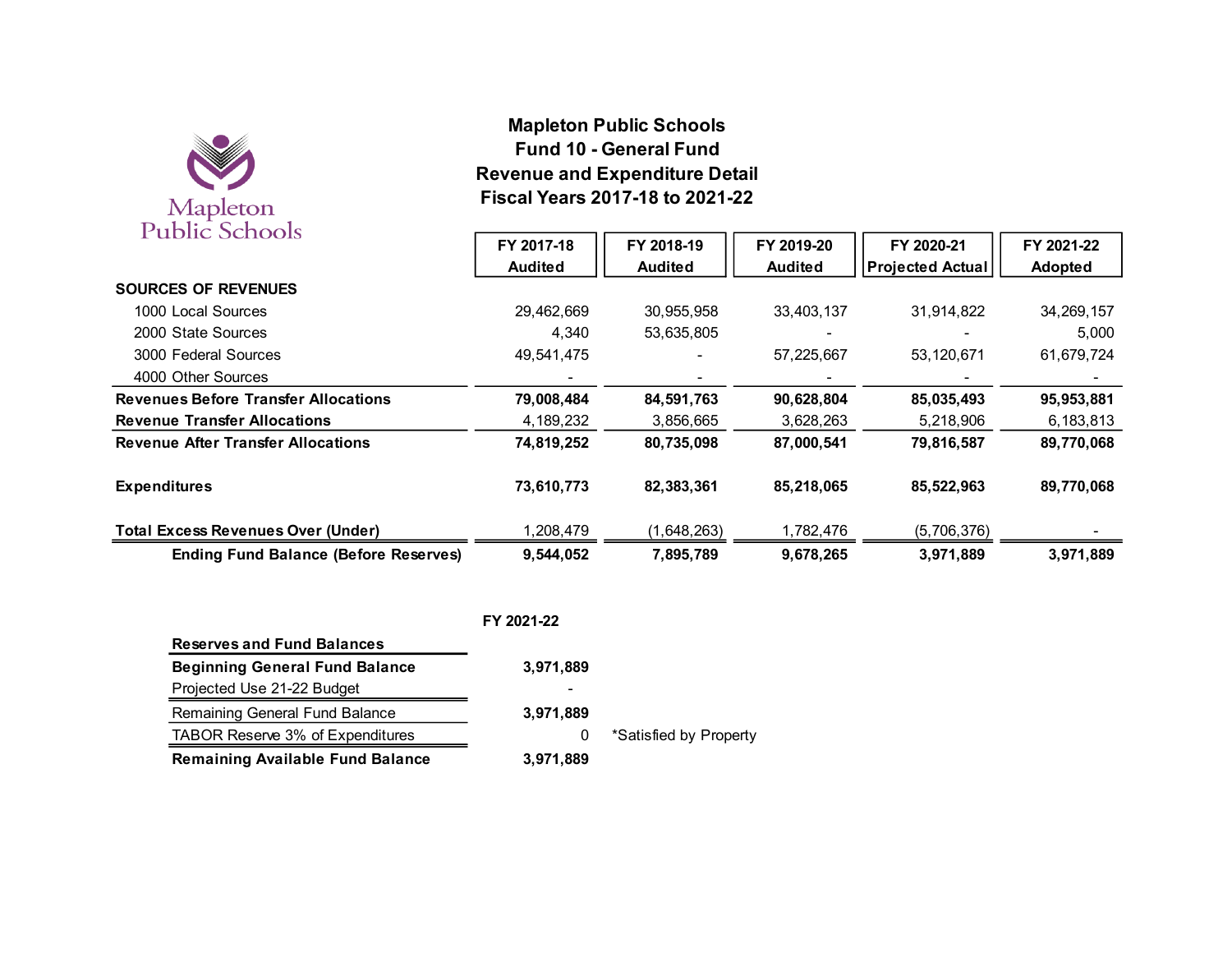

#### **Mapleton Public Schools Fund 10- General Fund - Local, State and Federal Revenue Sources Fiscal Years 2017-18 to 2021-22**

|      | Mapleton                                                    | FY 2017-18     | FY 2018-19               | FY 2019-20               | FY 2020-21                   | FY 2021-22   |
|------|-------------------------------------------------------------|----------------|--------------------------|--------------------------|------------------------------|--------------|
|      | Public Schools                                              | <b>Audited</b> | <b>Audited</b>           | <b>Audited</b>           | Projected<br>Actual          | Adopted      |
|      | <b>REVENUE SOURCES</b>                                      |                |                          |                          |                              |              |
|      | 1100-1999 Local Sources                                     |                |                          |                          |                              |              |
| 1110 | <b>Property Taxes</b>                                       | 17,570,369     | 17,999,774               | 29,004,931               | 28,424,936                   | 29,976,175   |
| 1111 | Prop Tax Mill Levy Override                                 | 6,670,000      | 7,670,000                |                          |                              |              |
| 1120 | Specific Ownership Taxes                                    | 3,273,380      | 3,307,264                | 2,719,369                | 2,000,000                    | 2,948,668    |
| 1140 | Delinquent Property Taxes                                   | 73,338         | 94,217                   | 53,396                   |                              | 55,000       |
| 1187 | <b>Pre-School Tuition Revenue</b>                           | 364,714        | 468,718                  |                          |                              |              |
| 1310 | <b>Tuition for Other Individuals</b>                        |                |                          |                          |                              |              |
| 1400 | <b>Transportation Fees</b>                                  |                |                          | 3,237                    |                              |              |
| 1510 | Interest Income                                             | 12,685         | 11,131                   | 4,314                    | 11,131                       |              |
| 1710 | Gate/Door Admissions                                        |                |                          | $\blacksquare$           |                              | 25,000       |
| 1740 | Fees                                                        | 27,949         | 24,193                   | 22,359                   | 24,193                       | 20,000       |
| 1810 | Credit Recovery Revenue                                     | 12,175         | $\overline{\phantom{0}}$ | $\overline{\phantom{0}}$ |                              |              |
| 1910 | <b>Building Rental</b>                                      | 16,470         | 19,474                   | 15,494                   | 19,474                       | 15,000       |
| 1930 | Sale of Capital Assets                                      |                |                          |                          |                              |              |
| 1935 | Sale of Non-Capital Assets                                  |                | 13,196                   | 24,586                   | 34,196                       |              |
| 1959 | Connections Academy Admin Revenue                           | 845,021        | 860,381                  | 911,858                  | 934,281                      | 1,020,314    |
| 1972 | Indirect Cost Revenue                                       | 115,793        | 108,467                  | 96,517                   | 108,467                      |              |
| 1985 | Dental Program Revenue                                      | 10,747         | $\overline{\phantom{a}}$ | 47,837                   | $\qquad \qquad \blacksquare$ |              |
| 1990 | Other Revenue                                               | 470,028        | 373,448                  | 494,440                  | 358,145                      | 209,000      |
|      | <b>Total Local Sources</b>                                  | 29,462,669     | 30,950,261               | 33,398,337               | 31,914,822                   | 34,269,157   |
|      | 2000-2999 Intermediate Sources                              |                |                          |                          |                              |              |
| 2010 | Mineral Lease Revenue                                       | 4,340          | 5,341                    | 4,578                    |                              | 5,000        |
| 2440 | <b>Foster Care Transportation Reimbursement</b>             |                | 355                      | 79                       |                              |              |
|      | <b>Total Intermediate Sources</b>                           | 4,340          | 5,696                    | 4,657                    |                              | 5,000        |
|      | 3000-3999 State Sources                                     |                |                          |                          |                              |              |
| 3000 | State Grants Received from CDE                              | 3,498,486      | 3,601,118                | 3,752,232                | 3,647,908                    | 3,394,665    |
| 3010 | State Revenue Other State/Local Agencies-Non CDE            |                | 1,117,198                | 1,200,896                | $\blacksquare$               | 1,117,198    |
| 3110 | <b>State Equalization</b>                                   | 45,946,996     | 48,815,803               | 52,313,074               | 49,371,078                   | 57, 167, 861 |
| 3111 | Hold Harmless Kindergarten                                  | 95,993         | 101,685                  | $\blacksquare$           | 101,685                      |              |
| 3200 | Categorical Adjustment                                      |                |                          | (7, 776)                 |                              |              |
| 3210 | <b>Equalization Adjustment</b>                              |                |                          | (32, 759)                |                              |              |
|      | <b>Total State Sources</b>                                  | 49,541,475     | 53,635,805               | 57,225,667               | 53,120,671                   | 61,679,724   |
|      | 4000-4999 Federal Sources                                   |                |                          |                          |                              |              |
| 4000 | Title I Revenue                                             |                |                          |                          |                              |              |
|      | <b>Total Federal Sources</b>                                |                |                          |                          |                              |              |
|      | <b>Total Revenue Allocation Before Transfer Allocations</b> | 79,008,484     |                          | 84,591,763 90,628,661    | 85,035,493                   | 95,953,881   |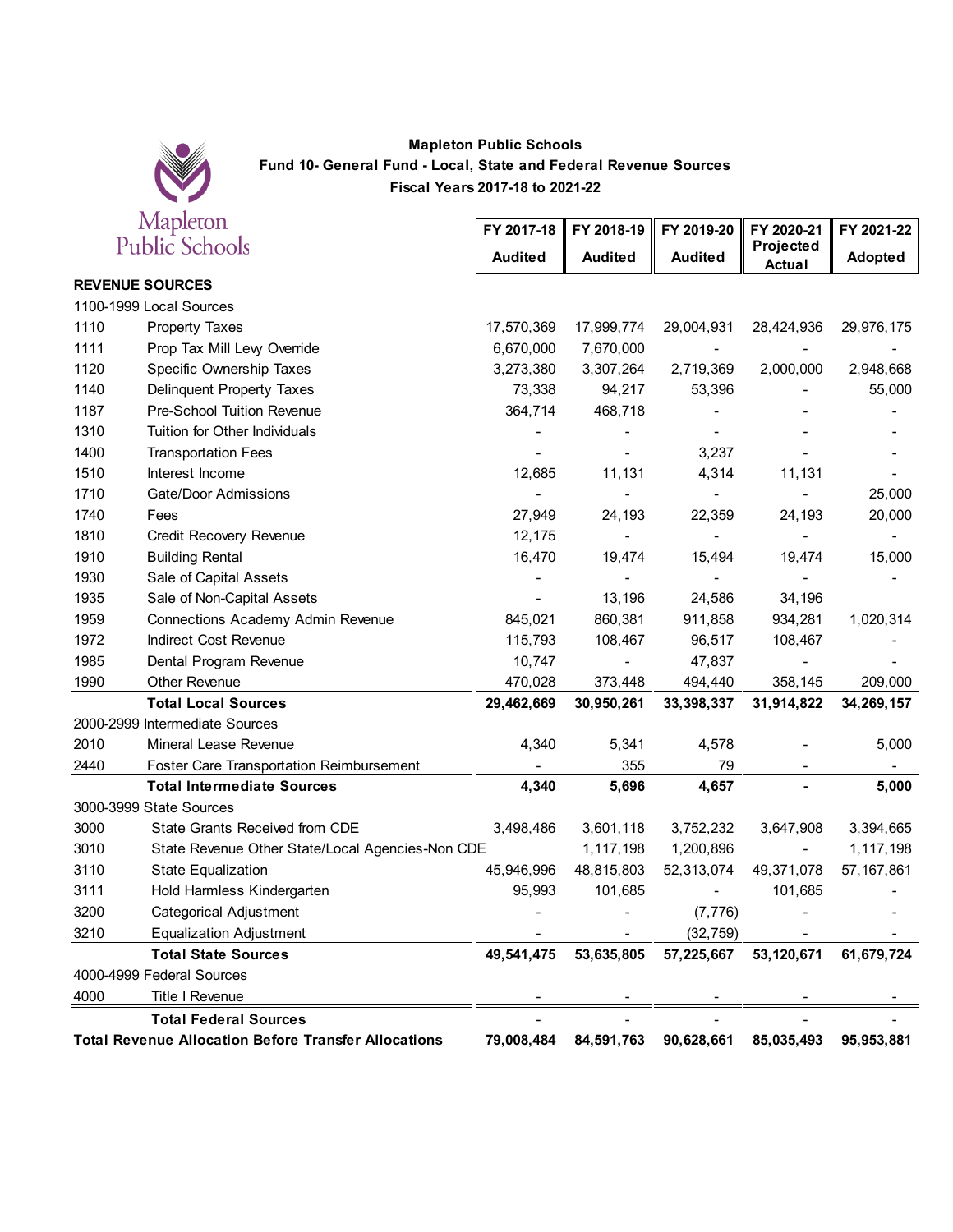

# **Mapleton Public Schools Fund 10 - General Fund Expenditures by ProgramFiscal Years 2017-18 to 2021-22**

| <b>Public Schools</b>                                   | FY 2017-18     | FY 2018-19     | FY 2019-20     | FY 2020-21              | FY 2021-22     |
|---------------------------------------------------------|----------------|----------------|----------------|-------------------------|----------------|
| <b>EXPENDITURES BY PROGRAM</b>                          | <b>Audited</b> | <b>Audited</b> | <b>Audited</b> | <b>Projected Actual</b> | <b>Adopted</b> |
| <b>General Instruction</b>                              |                |                |                |                         |                |
| 0010-1900 Instruction                                   | 44,363,745     | 49,241,626     | 51,006,762     | 47,573,053              | 53,683,865     |
| <b>Indirect Instruction</b>                             |                |                |                |                         |                |
| 2100 Support Services- Students                         | 3,507,724      | 4,115,220      | 3,714,648      | 3,880,996               | 3,886,222      |
| 2200 Support Services- Instructional Staff              | 2,451,614      | 3,150,868      | 3,443,060      | 4,846,238               | 3,250,458      |
| <b>Other Programs</b>                                   |                |                |                |                         |                |
| 2300 Support Services- General Administration           | 3,072,526      | 2,841,296      | 3,603,256      | 5,800,841               | 2,567,602      |
| 2400 School Administration                              | 4,983,224      | 6,171,467      | 6,084,763      | 6,323,818               | 6,877,331      |
| 2500 Support Services- Business                         | 2,526,121      | 2,928,336      | 2,796,988      | 3,261,673               | 1,393,079      |
| 2600 Operation and Maintenance Services                 | 5,577,563      | 6,044,276      | 6,565,980      | 7,408,564               | 7,698,913      |
| 2700 Student Transportation Services                    | 2,504,652      | 2,655,048      | 2,641,886      | 2,132,616               | 2,435,256      |
| 2800 Support Services- Central                          | 3,192,810      | 4,367,202      | 4,199,153      | 3,460,361               | 4,371,653      |
| 2900 Other Support Services                             | 603,090        | 569,059        | 537,927        | 540,995                 | 397,181        |
| 3100 Food Services Operations                           |                | 67,534         | 25,420         | 53,396                  | 30,000         |
| 3200 Enterprise Operations                              |                |                |                |                         |                |
| 3300 Community Services                                 | 827,705        | 231,428        | 347,145        | 240,413                 | 5,000          |
| <b>Facilities Acquisition and Construction Services</b> |                |                |                |                         |                |
| 4000 Facilities and Construction Services               |                |                | 251,077        |                         |                |
| <b>Other Uses</b>                                       |                |                |                |                         |                |
| 5000 Other Uses                                         |                |                |                |                         |                |
| 5100 Debt Service                                       |                |                |                |                         |                |
| 9000 Reserves                                           |                |                |                |                         | 3,173,508      |
| <b>Program Grand Total</b>                              | 73,610,773     | 82,383,361     | 85,218,065     | 85,522,963              | 89,770,068     |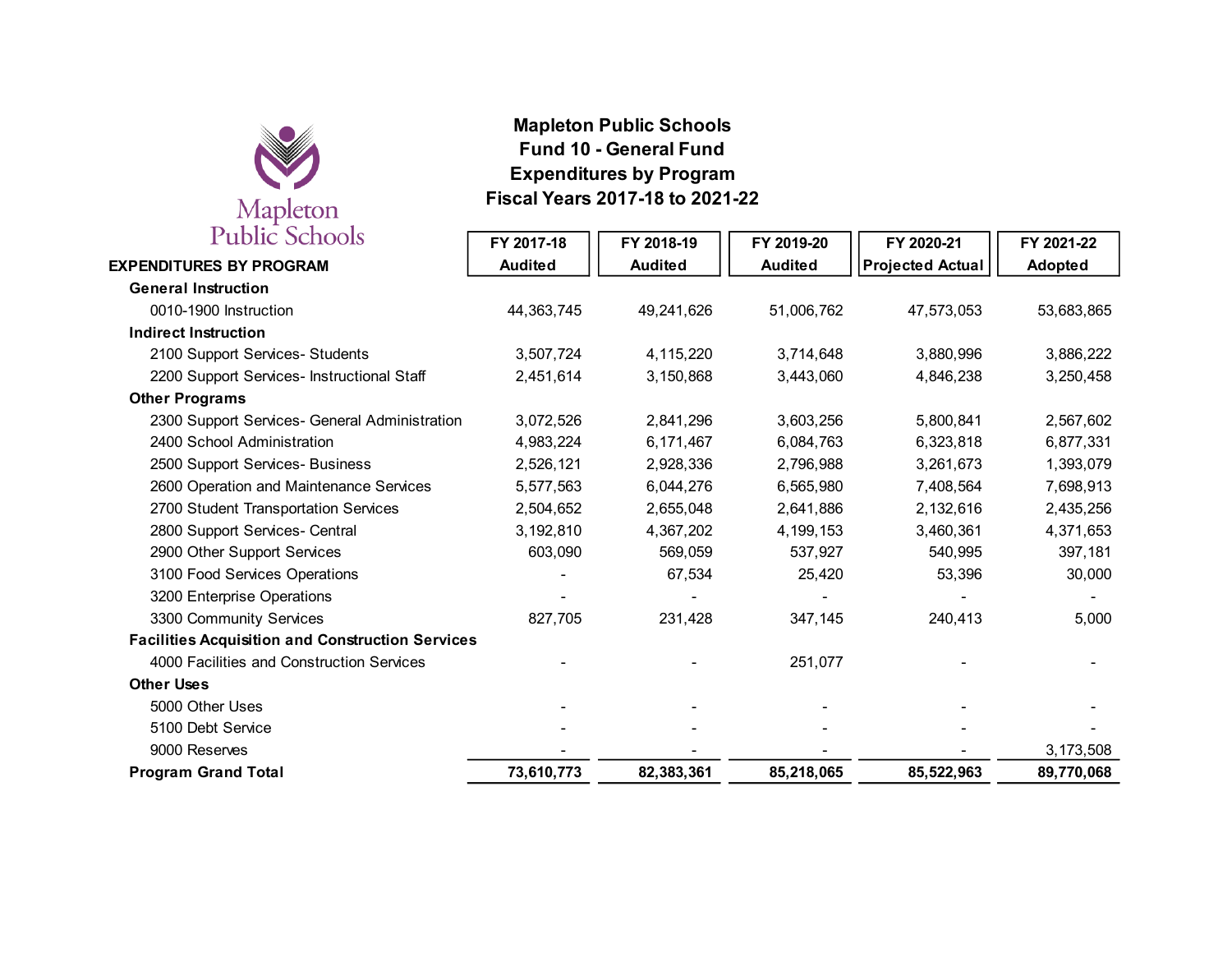

#### **Mapleton Public Schools Fund 10 - General Fund Expenditures by Object Fiscal Years 2017-18 to 2021-22**

|      | Public Schools                      | FY 2017-18<br><b>Audited</b> | FY 2018-19<br><b>Audited</b> | FY 2019-20<br><b>Audited</b> | FY 2020-21<br><b>Projected Actual</b> | FY 2021-22<br><b>Adopted</b> |
|------|-------------------------------------|------------------------------|------------------------------|------------------------------|---------------------------------------|------------------------------|
|      | <b>EXPENDITURES BY OBJECT</b>       |                              |                              |                              |                                       |                              |
|      | 0100 Salaries                       | 41,264,993                   | 47,243,498                   | 49,538,383                   | 50,194,006                            | 48,577,611                   |
| 0200 | <b>Benefits</b>                     | 11,983,854                   | 14,757,178                   | 15,654,873                   | 14,908,024                            | 12,403,268                   |
| 0300 | <b>Purchased Svcs</b>               | 5.610.265                    | 4,566,847                    | 5,356,076                    | 6,201,749                             | 1,514,468                    |
| 0400 | <b>Purchased Property Svcs</b>      | 1.654.980                    | 1.685.465                    | 1.750.430                    | 1.802.042                             | 1,450,363                    |
| 0500 | <b>Other Purchased Svcs</b>         | 1,523,038                    | 1,776,169                    | 1,436,022                    | 1,084,627                             | 21,281,037                   |
|      | 0600 Supplies                       | 11,464,731                   | 12,424,091                   | 11.412.644                   | 11,979,643                            | 2,658,591                    |
| 0700 | Property                            | 782.692                      | 665.832                      | 685.804                      | 188.246                               | 134,500                      |
| 0800 | <b>Other Objects</b>                | (673, 780)                   | (735, 719)                   | (616, 167)                   | (909, 365)                            | 1,584,609                    |
| 0900 | Other Use of Funds                  |                              |                              |                              | 73,991                                | 165,621                      |
|      | <b>Total Expenditures by Object</b> | 73,610,773                   | 82,383,361                   | 85,218,065                   | 85,522,963                            | 89,770,068                   |

FUND 10 - GENERAL FUND EXPENDITURES BY OBJECT FISCAL 2021-22

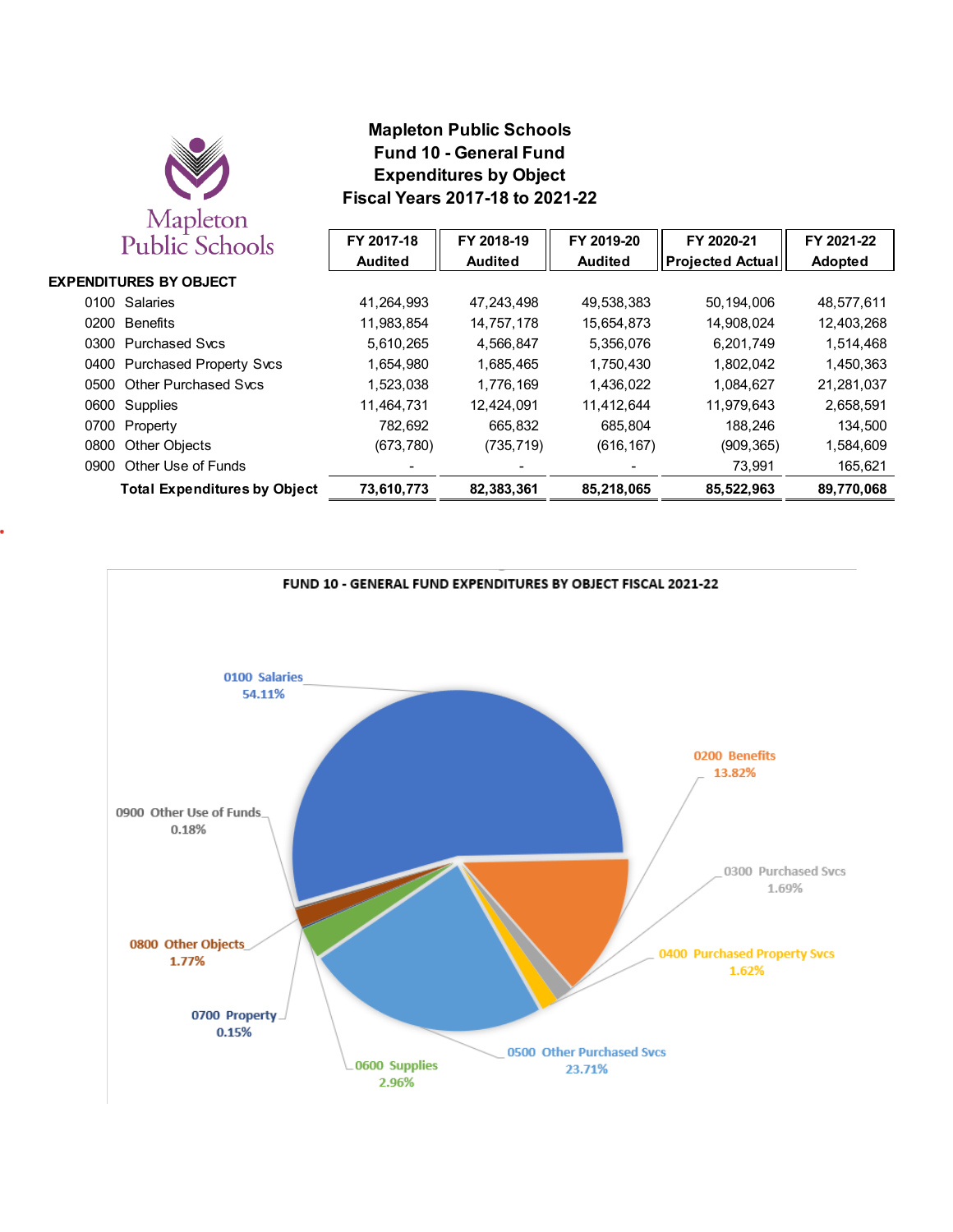

# **Fiscal Years 2017-2018 to 2021-22 Revenue and Expenditure Detail Fund 18 - Insurance Reserve FundMapleton Public Schools**

|                     | Triapiccon<br><b>Public Schools</b>           | FY 2017-18<br><b>Audited</b> | FY 2018-19<br><b>Audited</b> | FY 2019-20<br><b>Audited</b> | FY 2020-21<br><b>Projected Actual</b> | FY 2021-22<br>Adopted |
|---------------------|-----------------------------------------------|------------------------------|------------------------------|------------------------------|---------------------------------------|-----------------------|
| <b>REVENUES</b>     |                                               |                              |                              |                              |                                       |                       |
| 1000-1999           | <b>Local Sources</b>                          | 50,928                       | 81,165                       | 463,844                      | 84,665                                |                       |
| 3000-3999           | <b>State Sources</b>                          |                              |                              |                              |                                       |                       |
| 4000-4999           | <b>Federal Sources</b>                        |                              |                              |                              |                                       |                       |
| 5000-5999           | <b>Other Sources</b>                          | 760,000                      | 915,000                      | 1,064,569                    | 1,240,000                             | 1,320,342             |
|                     | <b>Total Revenues</b>                         | 810,928                      | 996,165                      | 1,528,413                    | 1,324,665                             | 1,320,342             |
| <b>EXPENDITURES</b> |                                               |                              |                              |                              |                                       |                       |
| 0100                | Salaries                                      |                              |                              |                              |                                       |                       |
| 0200                | <b>Benefits</b>                               |                              |                              |                              |                                       |                       |
| 0300                | <b>Purchased Svcs</b>                         | 6                            | 12                           | 6                            |                                       |                       |
| 0400                | <b>Purchased Property Svcs</b>                | 14,690                       | 9,493                        | 6,901                        |                                       |                       |
| 0500                | <b>Other Purchased Svcs</b>                   | 723,260                      | 879,377                      | 1,064,569                    | 1,283,318                             | 1,320,342             |
| 0600                | Supplies                                      |                              |                              |                              |                                       |                       |
| 0700                | Property                                      |                              |                              |                              |                                       |                       |
| 0800                | Other Objects                                 |                              |                              | 11,518                       |                                       |                       |
| 0900                | Other Use of Funds                            |                              |                              |                              |                                       |                       |
|                     | <b>Total Expenditures</b>                     | 737,956                      | 888,882                      | 1,082,995                    | 1,283,320                             | 1,320,342             |
|                     | <b>Total Excess over (under) Expenditures</b> | 72,972                       | 107,283                      | 445,419                      | 41,344                                |                       |
|                     | <b>BEGINNING FUND BALANCE</b>                 | 222,910                      | 295,882                      | 403,165                      | 848,583                               | 889,928               |
|                     | <b>FUND BALANCE - End of Year</b>             | 295,882                      | 403,165                      | 848,583                      | 889,928                               | 889,928               |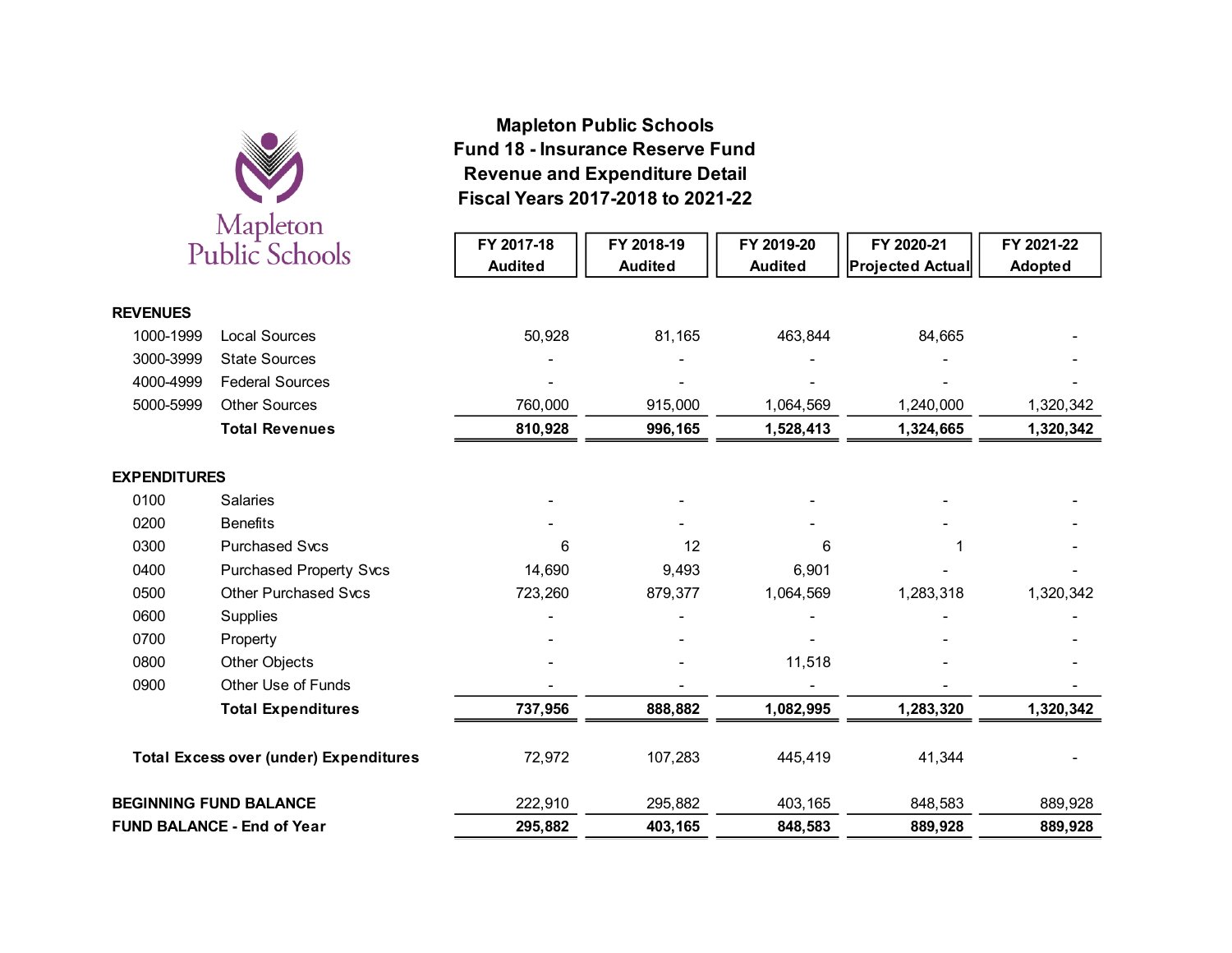

# **Fiscal Years 2017-2018 to 2021-22 Revenue and Expenditure Detail Fund 19 - Colorado Preschool FundMapleton Public Schools**

|                     | Public Schools                                | FY 2017-18     | FY 2018-19     | FY 2019-20     | FY 2020-21              | FY 2021-22 |
|---------------------|-----------------------------------------------|----------------|----------------|----------------|-------------------------|------------|
|                     |                                               | <b>Audited</b> | <b>Audited</b> | <b>Audited</b> | <b>Projected Actual</b> | Adopted    |
|                     |                                               |                |                |                |                         |            |
| <b>REVENUES</b>     |                                               |                |                |                |                         |            |
| 1000-1999           | <b>Local Sources</b>                          | 522            | 1,516          | 535,710        | 531,516                 | 726,525    |
| 3000-3999           | <b>State Sources</b>                          |                |                | 4,799          |                         |            |
| 4000-4999           | <b>Federal Sources</b>                        |                |                |                |                         |            |
| 5000-5999           | <b>Other Sources</b>                          | 1,597,064      | 1,841,665      | 2,491,694      | 3,113,542               | 4,220,485  |
|                     | <b>Total Revenues</b>                         | 1,597,586      | 1,843,181      | 3,032,203      | 3,645,057               | 4,947,010  |
|                     |                                               |                |                |                |                         |            |
| <b>EXPENDITURES</b> |                                               |                |                |                |                         |            |
| 0100                | Salaries                                      | 1,098,498      | 1,352,621      | 2,382,248      | 2,720,017               | 3,840,379  |
| 0200                | <b>Benefits</b>                               | 324,329        | 383,777        | 714,683        | 837,133                 | 912,913    |
| 0300                | <b>Purchased Svcs</b>                         | 188            | 20,033         | 43,909         | 5,624                   | 8,400      |
| 0400                | <b>Purchased Property Svcs</b>                |                |                |                | 816                     | 4,500      |
| 0500                | <b>Other Purchased Svcs</b>                   | 4,499          | 196            | 3,510          | 41,050                  | 37,300     |
| 0600                | Supplies                                      | 10,927         | 8,302          | 71,889         | 28,922                  | 120,918    |
| 0700                | Property                                      |                |                |                |                         | 10,000     |
| 0800                | Other Objects                                 | 6,637          | 9,961          | 10,408         | 11,093                  | 12,600     |
| 0900                | Other Use of Funds                            |                |                |                |                         |            |
|                     | <b>Total Expenditures</b>                     | 1,445,077      | 1,774,890      | 3,226,646      | 3,644,655               | 4,947,010  |
|                     | <b>Total Excess over (under) Expenditures</b> | 152,509        | 68,291         | (194, 443)     | 402                     |            |
|                     | <b>BEGINNING FUND BALANCE</b>                 | 54,458         | 206,967        | 275,258        | 80,815                  | 81,217     |
|                     | <b>FUND BALANCE - End of Year</b>             | 206,967        | 275,258        | 80,815         | 81,217                  | 81,217     |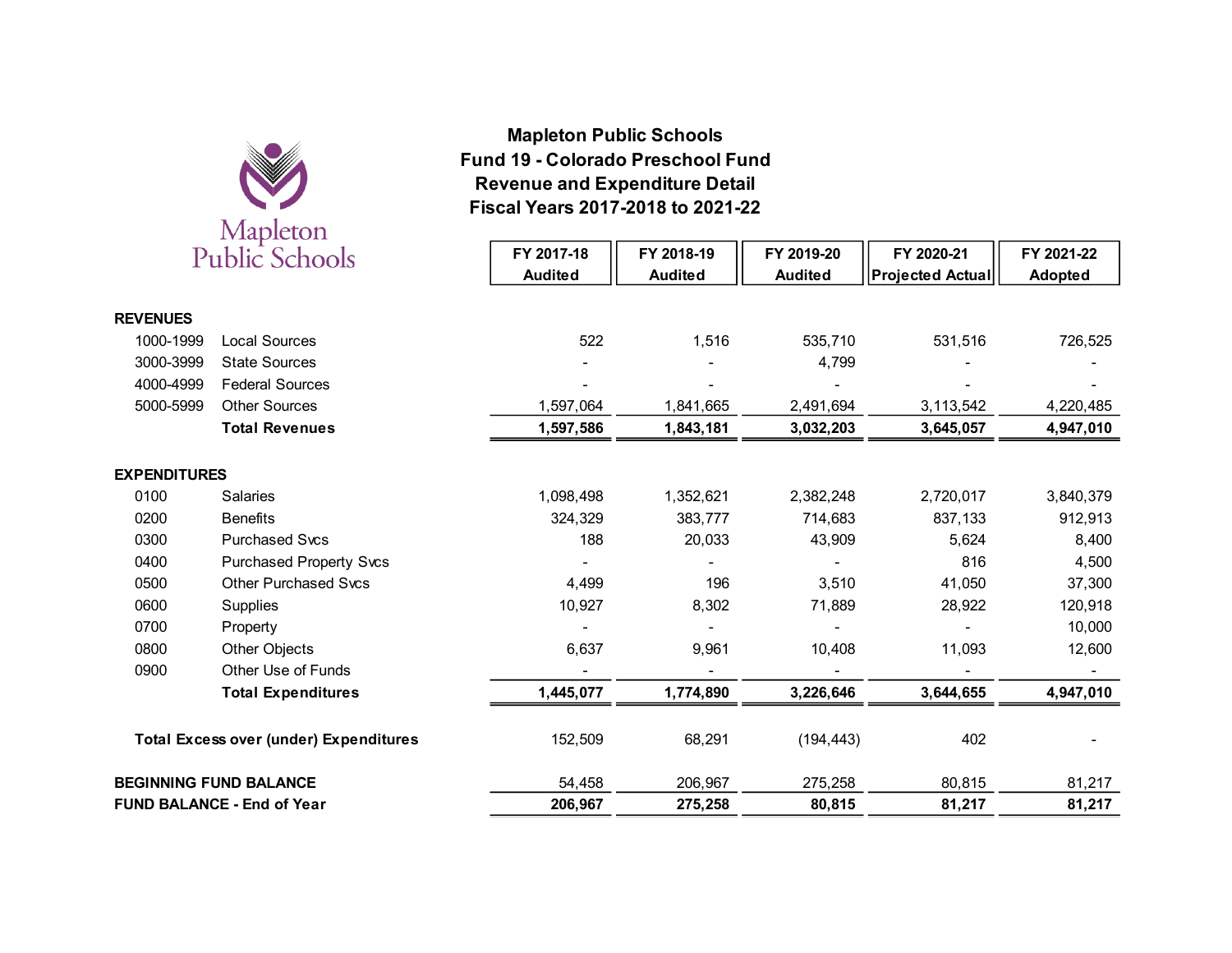

# **Fiscal Years 2017-2018 to 2021-22 Revenue and Expenditure Detail Fund 21 - Nutrition Services FundMapleton Public Schools**

|                     | Triapiccon                                    |                |                |                |                         |            |
|---------------------|-----------------------------------------------|----------------|----------------|----------------|-------------------------|------------|
|                     | <b>Public Schools</b>                         | FY 2017-18     | FY 2018-19     | FY 2019-20     | FY 2020-21              | FY 2021-22 |
|                     |                                               | <b>Audited</b> | <b>Audited</b> | <b>Audited</b> | <b>Projected Actual</b> | Adopted    |
|                     |                                               |                |                |                |                         |            |
| <b>REVENUES</b>     |                                               |                |                |                |                         |            |
| 1000-1999           | <b>Local Sources</b>                          | 371,315        | 491,362        | 389,149        | 11,354                  | 423,050    |
| 3000-3999           | <b>State Sources</b>                          | 61,983         | 73,123         | 66,200         | 73,123                  | 62,350     |
| 4000-4999           | <b>Federal Sources</b>                        | 2,285,348      | 2,219,446      | 2,218,933      | 2,571,446               | 2,203,275  |
| 5000-5999           | <b>Other Sources</b>                          | 46,087         |                |                |                         |            |
|                     | <b>Total Revenues</b>                         | 2,764,733      | 2,783,930      | 2,674,282      | 2,655,923               | 2,688,675  |
| <b>EXPENDITURES</b> |                                               |                |                |                |                         |            |
| 0100                | <b>Salaries</b>                               | 969,557        | 1,050,336      | 1,153,370      | 1,075,753               | 1,304,927  |
| 0200                | <b>Benefits</b>                               | 298,141        | 305,993        | 343,492        | 322,849                 | 346,520    |
| 0300                | <b>Purchased Svcs</b>                         | 37,539         | 127,368        | 47,020         | 37,346                  | 60,300     |
| 0400                | <b>Purchased Property Svcs</b>                | 45,283         | 1,183,567      | 52,166         | 32,569                  | 51,200     |
| 0500                | <b>Other Purchased Svcs</b>                   | 17,870         | 300,619        | 6,917          | 3,683                   | 11,600     |
| 0600                | Supplies                                      | 1,166,212      | 1,619          | 1,066,910      | 858,498                 | 1,215,460  |
| 0700                | Property                                      | 29,916         |                | 154,053        | 58,250                  | 1,000      |
| 0800                | Other Objects                                 | 258,080        |                | 151,556        | 1,065                   | 301,600    |
| 0900                | Other Use of Funds                            |                |                |                |                         |            |
|                     | <b>Total Expenditures</b>                     | 2,822,599      | 2,969,502      | 2,975,483      | 2,390,013               | 3,292,607  |
|                     | <b>Total Excess over (under) Expenditures</b> | (57, 866)      | (185, 572)     | (301, 202)     | 265,910                 | (603, 932) |
|                     | <b>BEGINNING FUND BALANCE</b>                 | 1,851,085      | 1,793,218      | 1,607,646      | 1,306,444               | 1,572,354  |
|                     | <b>FUND BALANCE - End of Year</b>             | 1,793,218      | 1,607,646      | 1,306,444      | 1,572,354               | 968,422    |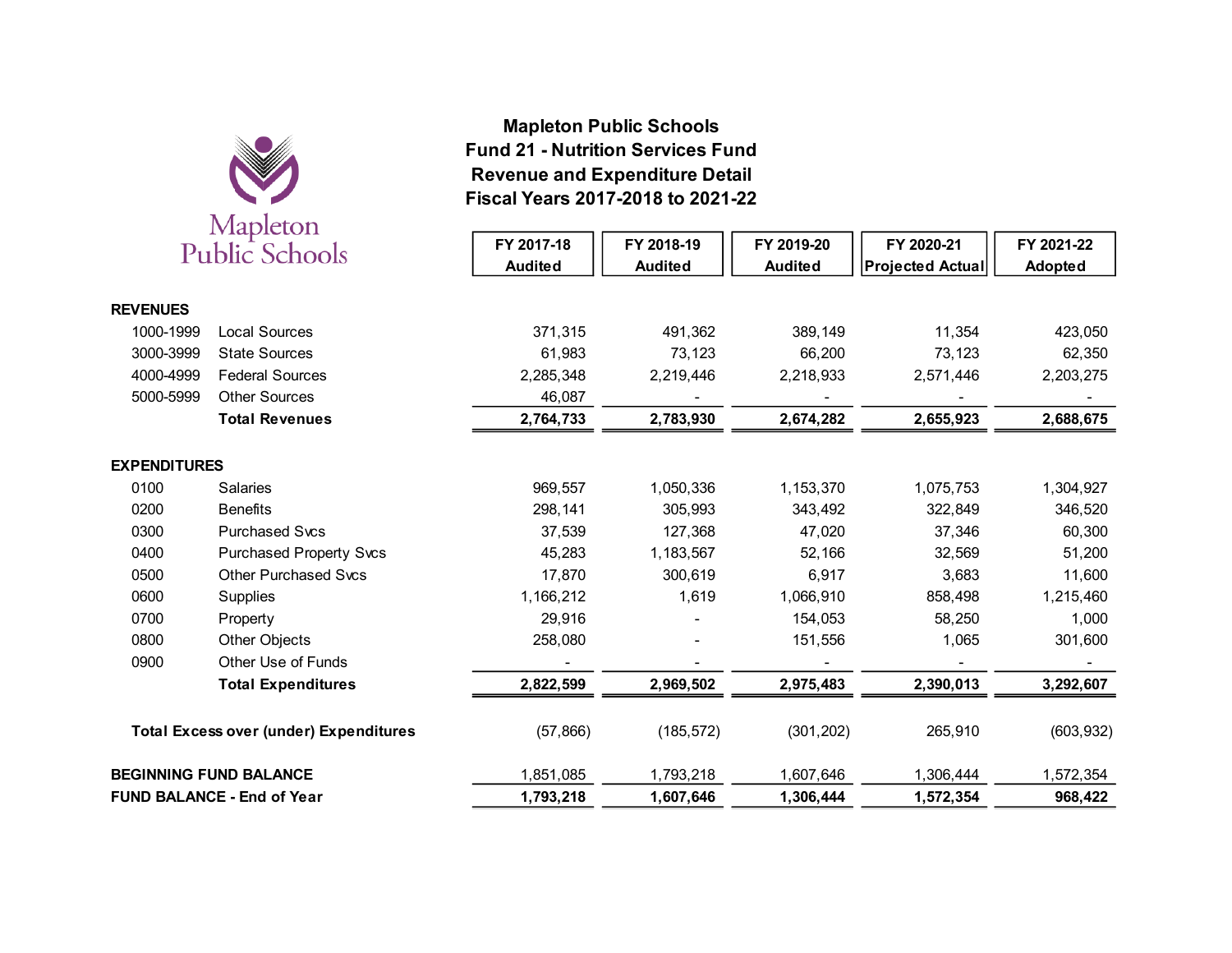

# **Fiscal Years 2017-2018 to 2021-22 Revenue and Expenditure DetailFund 22 - Governmental Designated Purpose Grant FundMapleton Public Schools**

|                     | <i>irespectively</i><br>Public Schools        | FY 2017-18<br><b>Audited</b> | FY 2018-19<br><b>Audited</b> | FY 2019-20<br><b>Audited</b> | FY 2020-21<br><b>Projected Actual</b> | FY 2021-22<br>Adopted |
|---------------------|-----------------------------------------------|------------------------------|------------------------------|------------------------------|---------------------------------------|-----------------------|
| <b>REVENUES</b>     |                                               |                              |                              |                              |                                       |                       |
| 1000-1999           | <b>Local Sources</b>                          | 260,116                      | 463,356                      | 797,271                      | 62,622                                | 45,000                |
| 3000-3999           | <b>State Sources</b>                          | 347,514                      | 709,403                      | 843,370                      | 1,245,056                             | 872,824               |
| 4000-4999           | <b>Federal Sources</b>                        | 3,871,684                    | 4,426,684                    | 6,380,713                    | 18,872,890                            | 16,259,848            |
| 5000-5999           | <b>Other Sources</b>                          |                              |                              |                              |                                       | 31,956                |
|                     | <b>Total Revenues</b>                         | 4,479,313                    | 5,599,443                    | 8,021,354                    | 20,180,567                            | 17,209,628            |
| <b>EXPENDITURES</b> |                                               |                              |                              |                              |                                       |                       |
| 0100                | Salaries                                      | 1,954,973                    | 2,321,997                    | 3,424,640                    | 5,472,049                             | 73,783                |
| 0200                | <b>Benefits</b>                               | 514,932                      | 640,481                      | 886,693                      | 1,424,979                             | 17,213                |
| 0300                | <b>Purchased Svcs</b>                         | 422,692                      | 587,736                      | 576,593                      | 2,336,633                             | 379,136               |
| 0400                | <b>Purchased Property Svcs</b>                |                              |                              | 620,269                      | 5,865                                 |                       |
| 0500                | <b>Other Purchased Svcs</b>                   | 351,239                      | 289,036                      | 303,642                      | 1,063,878                             |                       |
| 0600                | Supplies                                      | 297,587                      | 374,888                      | 403,306                      | 3,599,762                             | 14,978,697            |
| 0700                | Property                                      | 58,178                       | 390,457                      | 873,256                      | 5,042,612                             |                       |
| 0800                | Other Objects                                 | 879,713                      | 994,848                      | 932,956                      | 1,234,789                             | 1,760,799             |
| 0900                | Other Use of Funds                            |                              |                              |                              |                                       |                       |
|                     | <b>Total Expenditures</b>                     | 4,479,313                    | 5,599,443                    | 8,021,354                    | 20,180,567                            | 17,209,628            |
|                     | <b>Total Excess over (under) Expenditures</b> |                              |                              |                              |                                       | (0)                   |
|                     | <b>BEGINNING FUND BALANCE</b>                 |                              |                              |                              |                                       |                       |
|                     | <b>FUND BALANCE - End of Year</b>             |                              |                              |                              |                                       | (0)                   |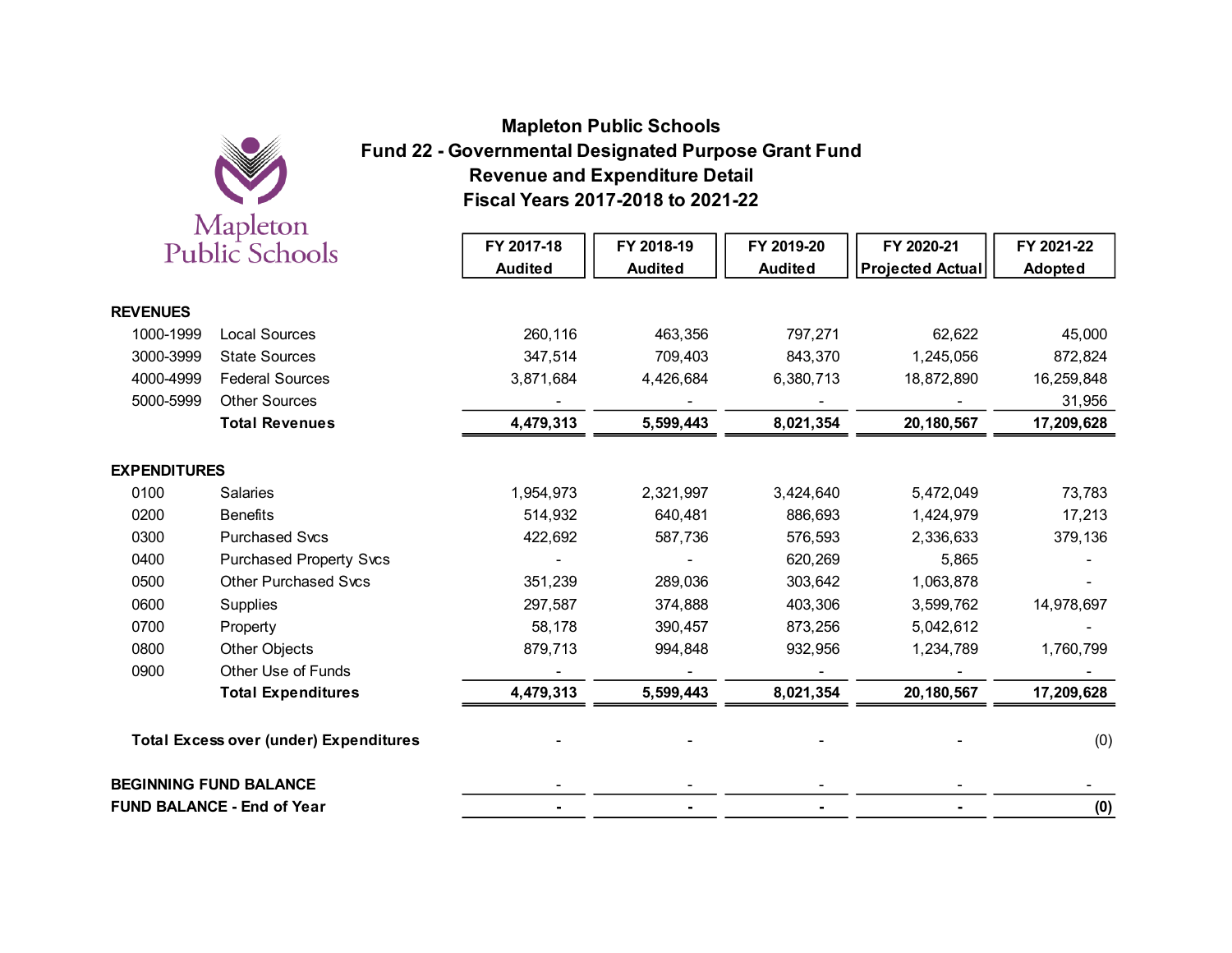

# **Fiscal Years 2017-2018 to 2021-22 Revenue and Expenditure Detail Fund 23 - Student Activity FundMapleton Public Schools**

|                     | Trapiccon<br>Public Schools                   | FY 2017-18<br><b>Audited</b> | FY 2018-19<br><b>Audited</b> | FY 2019-20<br><b>Audited</b> | FY 2020-21<br><b>Projected Actual</b> | FY 2021-22<br>Adopted |
|---------------------|-----------------------------------------------|------------------------------|------------------------------|------------------------------|---------------------------------------|-----------------------|
| <b>REVENUES</b>     |                                               |                              |                              |                              |                                       |                       |
| 1000-1999           | <b>Local Sources</b>                          |                              |                              | 241,414                      | 26,512                                |                       |
| 3000-3999           | <b>State Sources</b>                          |                              |                              |                              |                                       |                       |
|                     | 4000-4999 Federal Sources                     |                              |                              |                              |                                       |                       |
| 5000-5999           | <b>Other Sources</b>                          |                              |                              |                              |                                       |                       |
|                     | <b>Total Revenues</b>                         |                              |                              | 241,414                      | 26,512                                |                       |
| <b>EXPENDITURES</b> |                                               |                              |                              |                              |                                       |                       |
| 0100                | <b>Salaries</b>                               |                              |                              |                              |                                       |                       |
| 0200                | <b>Benefits</b>                               |                              |                              |                              |                                       |                       |
| 0300                | <b>Purchased Svcs</b>                         |                              |                              |                              |                                       |                       |
| 0400                | <b>Purchased Property Svcs</b>                |                              |                              | 5,117                        |                                       |                       |
| 0500                | <b>Other Purchased Svcs</b>                   |                              |                              | 6,723                        |                                       |                       |
| 0600                | Supplies                                      |                              |                              | 215,850                      | 30,836                                | 287,017               |
| 0700                | Property                                      |                              |                              |                              |                                       |                       |
| 0800                | Other Objects                                 |                              |                              |                              |                                       |                       |
| 0900                | Other Use of Funds                            |                              |                              |                              |                                       |                       |
|                     | <b>Total Expenditures</b>                     |                              |                              | 227,691                      | 30,836                                | 287,017               |
|                     | <b>Total Excess over (under) Expenditures</b> |                              |                              | 13,723                       | (4,324)                               | (287, 017)            |
|                     | <b>BEGINNING FUND BALANCE</b>                 |                              |                              | 277,618                      | 291,341                               | 287,017               |
|                     | <b>FUND BALANCE - End of Year</b>             | 0                            | 0                            | 291,341                      | 287,017                               | 0                     |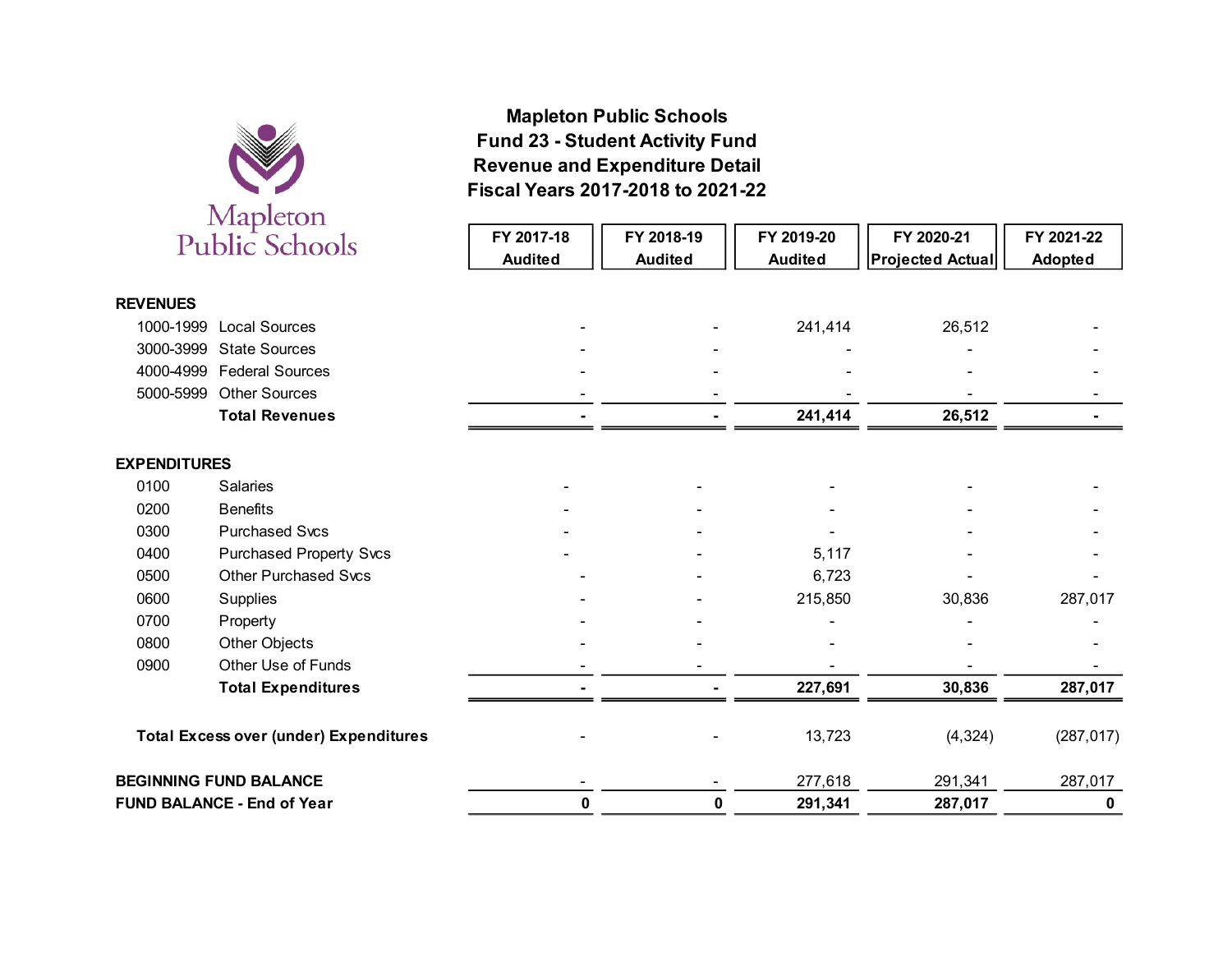

# **Fiscal Years 2017-2018 to 2021-22 Revenue and Expenditure Detail Fund 31 - Bond Redemption FundMapleton Public Schools**

|                     | iviapicton<br><b>Public Schools</b>           | FY 2017-18<br><b>Audited</b> | FY 2018-19<br><b>Audited</b> | FY 2019-20<br><b>Audited</b> | FY 2020-21<br><b>Projected Actual</b> | FY 2021-22<br>Adopted |
|---------------------|-----------------------------------------------|------------------------------|------------------------------|------------------------------|---------------------------------------|-----------------------|
| <b>REVENUES</b>     |                                               |                              |                              |                              |                                       |                       |
| 1000-1999           | <b>Local Sources</b>                          | 12,963,154                   | 13,695,931                   | 12,903,077                   | 12,780,302                            | 12,207,479            |
| 3000-3999           | <b>State Sources</b>                          |                              |                              |                              |                                       |                       |
| 4000-4999           | <b>Federal Sources</b>                        |                              |                              |                              |                                       |                       |
| 5000-5999           | <b>Other Sources</b>                          |                              |                              | 4,175,000                    |                                       |                       |
|                     | <b>Total Revenues</b>                         | 12,963,154                   | 13,695,931                   | 17,078,077                   | 12,780,302                            | 12,207,479            |
| <b>EXPENDITURES</b> |                                               |                              |                              |                              |                                       |                       |
| 0100                | Salaries                                      |                              |                              |                              |                                       |                       |
| 0200                | <b>Benefits</b>                               |                              |                              |                              |                                       |                       |
| 0300                | <b>Purchased Svcs</b>                         | 3,875                        | 2,458                        | 32,654                       | 8,600                                 | 7,100                 |
| 0400                | <b>Purchased Property Svcs</b>                |                              |                              |                              |                                       |                       |
| 0500                | <b>Other Purchased Svcs</b>                   |                              |                              |                              |                                       |                       |
| 0600                | Supplies                                      |                              |                              |                              |                                       |                       |
| 0700                | Property                                      |                              |                              |                              |                                       |                       |
| 0800                | Other Objects                                 | 6,356,407                    | 6,768,373                    | 6,870,445                    | 7,191,782                             | 7,019,148             |
| 0900                | Other Use of Funds                            | 8,035,884                    | 6,250,328                    | 11,466,180                   | 4,831,960                             | 5,181,231             |
|                     | <b>Total Expenditures</b>                     | 14,396,166                   | 13,021,159                   | 18,369,279                   | 12,032,342                            | 12,207,479            |
|                     | <b>Total Excess over (under) Expenditures</b> | (1,433,012)                  | 674,772                      | (1, 291, 202)                | 747,960                               | (0)                   |
|                     | <b>BEGINNING FUND BALANCE</b>                 | 11,504,126                   | 10,071,114                   | 10,745,886                   | 9,454,684                             | 10,202,644            |
|                     | <b>FUND BALANCE - End of Year</b>             | 10,071,114                   | 10,745,886                   | 9,454,684                    | 10,202,644                            | 10,202,644            |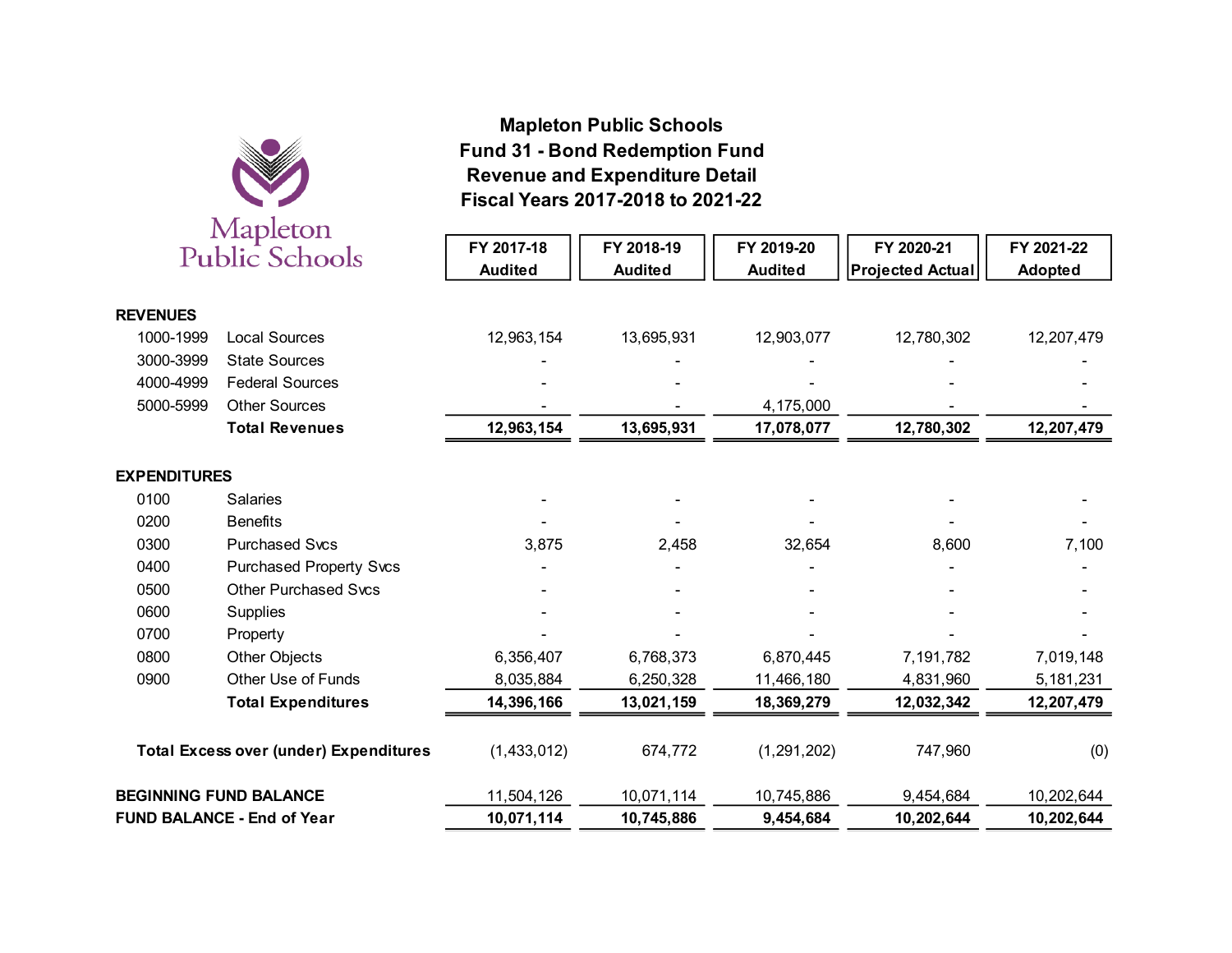

# **Fiscal Years 2017-2018 to 2021-22Revenue and Expenditure Detail Fund 41 - Building FundMapleton Public Schools**

| $\cdots$<br><b>Public Schools</b>             |                                | FY 2017-18<br><b>Audited</b> | FY 2018-19<br><b>Audited</b> | FY 2019-20<br><b>Audited</b> | FY 2020-21<br><b>Projected Actual</b> | FY 2021-22<br>Adopted |
|-----------------------------------------------|--------------------------------|------------------------------|------------------------------|------------------------------|---------------------------------------|-----------------------|
| <b>REVENUES</b>                               |                                |                              |                              |                              |                                       |                       |
| 1000-1999                                     | <b>Local Sources</b>           | 1,219,003                    | 1,668,079                    | 642,746                      |                                       |                       |
| 3000-3999                                     | <b>State Sources</b>           | 4,789,070                    | 3,223,100                    | 7,947,535                    | 8,837,663                             | 11,651,416            |
| 4000-4999                                     | <b>Federal Sources</b>         |                              |                              |                              |                                       |                       |
| 5000-5999                                     | <b>Other Sources</b>           |                              | 8,240,231                    | 36,603,327                   |                                       |                       |
|                                               | <b>Total Revenues</b>          | 6,008,073                    | 13, 131, 410                 | 45, 193, 609                 | 8,837,663                             | 11,651,416            |
| <b>EXPENDITURES</b>                           |                                |                              |                              |                              |                                       |                       |
| 0100                                          | <b>Salaries</b>                | 500,329                      | 655,968                      | 678,317                      |                                       |                       |
| 0200                                          | <b>Benefits</b>                | 128,450                      | 173,887                      | 185,932                      |                                       |                       |
| 0300                                          | <b>Purchased Svcs</b>          | 19,036                       | 456,128                      | 381,926                      | 37,307                                |                       |
| 0400                                          | <b>Purchased Property Svcs</b> | 7,773,857                    |                              | 4,698,220                    | 3,269,290                             | 271,170               |
| 0500                                          | <b>Other Purchased Svcs</b>    |                              |                              |                              |                                       |                       |
| 0600                                          | <b>Supplies</b>                | 3,000                        | 98,426                       | 70,365                       |                                       |                       |
| 0700                                          | Property                       | 43,555,168                   | 48,511,756                   | 33,233,890                   | 33,569,528                            | 20,268,706            |
| 0800                                          | Other Objects                  | 1,735,724                    |                              | 534                          |                                       |                       |
| 0900                                          | Other Use of Funds             |                              | (162)                        |                              |                                       |                       |
|                                               | <b>Total Expenditures</b>      | 53,715,564                   | 49,896,003                   | 39,249,183                   | 36,876,125                            | 20,539,876            |
| <b>Total Excess over (under) Expenditures</b> |                                | (47, 707, 491)               | (36, 764, 593)               | 5,944,426                    | (28,038,462)                          | (8,888,460)           |
| <b>BEGINNING FUND BALANCE</b>                 |                                | 118,693,343                  | 70,985,852                   | 34,221,259                   | 40, 165, 685                          | 12, 127, 222          |
| <b>FUND BALANCE - End of Year</b>             |                                | 70,985,852                   | 34,221,259                   | 40,165,685                   | 12, 127, 222                          | 3,238,762             |